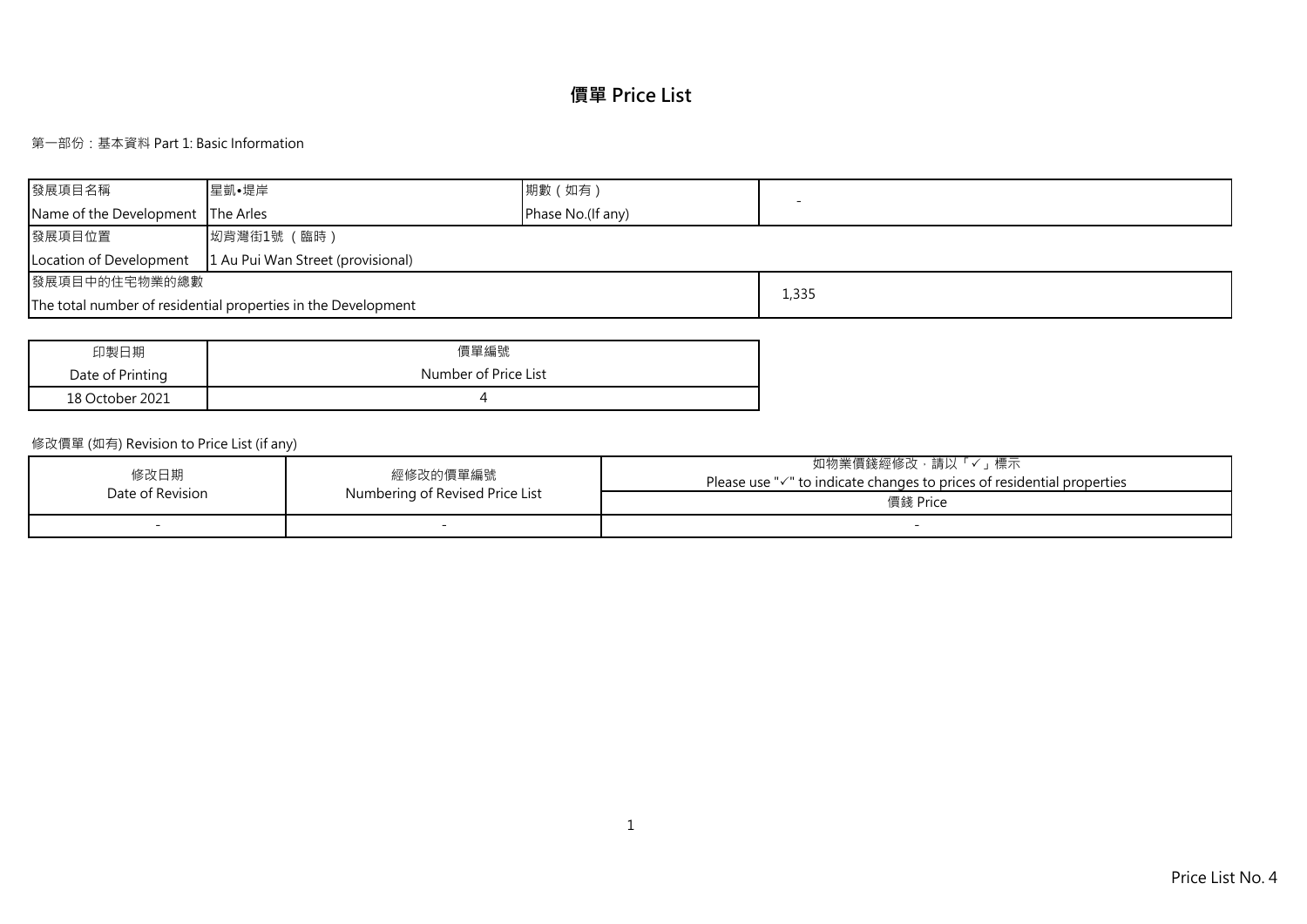|                       | 物業的描述<br>Description of<br><b>Residential Property</b> |                | 實用面積<br>(包括露台·工作平台及陽台(如有))<br>平方米 (平方呎)<br>Saleable Area                            | 售價 (元)<br>Price (\$) | 實用面積<br>每平方米/呎售價<br>元·每平方米<br>(元·每平方呎)                               |                                            |                  |                | Area of other specified items (Not included in the Saleable Area) | 其他指明項目的面積 (不計算入實用面積)<br>平方米 (平方呎) | sq. metre (sq.ft.)      |            |                          |               |            |
|-----------------------|--------------------------------------------------------|----------------|-------------------------------------------------------------------------------------|----------------------|----------------------------------------------------------------------|--------------------------------------------|------------------|----------------|-------------------------------------------------------------------|-----------------------------------|-------------------------|------------|--------------------------|---------------|------------|
| 座號<br>Tower<br>Number | 樓層<br>Floor                                            | 單位<br>Unit     | (including balcony, utility platform<br>and verandah, if any)<br>sq. metre (sq.ft.) |                      | Unit Rate of<br>Saleable Area<br>\$ per sq. metre<br>$$$ per sq.ft.) | 空調機房<br>Air-<br>conditioning<br>plant room | 窗台<br>Bay window | 閣樓<br>Cockloft | 平台<br>Flat Roof                                                   | 花園<br>Garden                      | 停車位<br>Parking<br>space | 天台<br>Roof | 梯屋<br>Stairhood          | 前庭<br>Terrace | 庭院<br>Yard |
| 第5座<br>Tower 5        | 39                                                     | $\overline{A}$ | 62.541 (673)<br>露台 Balcony: 2.204 (24);<br>工作平台 Utility Platform: 1.500 (16)        | 16,006,000           | 255,928<br>(23, 783)                                                 |                                            | ÷,               |                |                                                                   | $\sim$                            |                         | ×.         | ×,                       |               |            |
| 第5座<br>Tower 5        | 37                                                     | $\overline{A}$ | 62.541(673)<br>露台 Balcony: 2.204 (24);<br>工作平台 Utility Platform: 1.500 (16)         | 15,588,000           | 249,244<br>(23, 162)                                                 | $\sim$                                     | $\sim$           | $\sim$         | ÷.                                                                | $\sim$                            | $\sim$                  | $\sim$     | $\sim$                   | $\sim$        |            |
| 第5座<br>Tower 5        | 36                                                     | $\overline{A}$ | 62.541(673)<br>露台 Balcony: 2.204 (24);<br>工作平台 Utility Platform: 1.500 (16)         | 15,492,000           | 247,710<br>(23,019)                                                  | $\sim$                                     | ×.               |                | ÷.                                                                | $\sim$                            |                         | ×.         | ×,                       |               |            |
| 第5座<br>Tower 5        | 33                                                     | $\overline{A}$ | 62.541(673)<br>露台 Balcony: 2.204 (24);<br>工作平台 Utility Platform: 1.500 (16)         | 15,302,000           | 244,671<br>(22, 737)                                                 | ×.                                         | ÷,               |                |                                                                   | ä,                                |                         | ×.         | ×,                       |               |            |
| 第5座<br>Tower 5        | 31                                                     | $\overline{A}$ | 62.541 (673)<br>露台 Balcony: 2.204 (24);<br>工作平台 Utility Platform: 1.500 (16)        | 15,110,000           | 241,602<br>(22, 452)                                                 | $\mathbf{r}$                               | ×.               |                | ÷.                                                                | $\sim$                            | $\sim$                  | ×.         | ×,                       |               |            |
| 第5座<br>Tower 5        | 29                                                     | $\overline{A}$ | 62.541 (673)<br>露台 Balcony: 2.204 (24);<br>工作平台 Utility Platform: 1.500 (16)        | 14,918,000           | 238,532<br>(22, 166)                                                 | $\sim$                                     | $\sim$           |                | ٠                                                                 | $\sim$                            |                         | $\sim$     | $\sim$                   |               |            |
| 第5座<br>Tower 5        | 27                                                     | $\overline{A}$ | 62.541(673)<br>露台 Balcony: 2.204 (24);<br>工作平台 Utility Platform: 1.500 (16)         | 14,515,000           | 232,088<br>(21, 568)                                                 | $\sim$                                     | $\sim$           | $\sim$         | ×.                                                                | $\sim$                            | $\sim$                  | $\sim$     | $\sim$                   | ÷             |            |
| 第5座<br>Tower 5        | 23                                                     | $\overline{A}$ | 62.541 (673)<br>露台 Balcony: 2.204 (24);<br>工作平台 Utility Platform: 1.500 (16)        | 14,326,000           | 229,066<br>(21, 287)                                                 | $\sim$                                     | ×.               |                | ÷.                                                                | $\sim$                            |                         | ×.         | ä,                       |               |            |
| 第5座<br>Tower 5        | 20                                                     | $\overline{A}$ | 62.541(673)<br>露台 Balcony: 2.204 (24);<br>工作平台 Utility Platform: 1.500 (16)         | 14,044,000           | 224,557<br>(20, 868)                                                 | ÷,                                         | ×,               |                |                                                                   | ä,                                |                         | ×.         | ×,                       |               |            |
| 第5座<br>Tower 5        | 17                                                     | $\overline{A}$ | 62.541 (673)<br>露台 Balcony: 2.204 (24);<br>工作平台 Utility Platform: 1.500 (16)        | 13,560,000           | 216,818<br>(20, 149)                                                 | ÷.                                         | ×.               |                |                                                                   | ٠                                 |                         | ×.         | ×,                       |               |            |
| 第5座<br>Tower 5        | 16                                                     | $\overline{A}$ | 62.541(673)<br>露台 Balcony: 2.204 (24);<br>工作平台 Utility Platform: 1.500 (16)         | 13,468,000           | 215,347<br>(20, 012)                                                 | ×.                                         | $\sim$           |                | $\overline{\phantom{a}}$                                          | $\overline{\phantom{a}}$          |                         | $\sim$     | $\sim$                   |               |            |
| 第5座<br>Tower 5        | 12                                                     | $\overline{A}$ | 62.541(673)<br>露台 Balcony: 2.204 (24);<br>工作平台 Utility Platform: 1.500 (16)         | 13,280,000           | 212,341<br>(19, 733)                                                 | $\sim$                                     | $\sim$           | in 1919.       | ÷.                                                                | ×.                                | $\sim$                  | ×.         | ×,                       |               |            |
| 第5座<br>Tower 5        | 10                                                     | $\overline{A}$ | 62.541 (673)<br>露台 Balcony: 2.204 (24);<br>工作平台 Utility Platform: 1.500 (16)        | 13,096,000           | 209,399<br>(19, 459)                                                 | $\sim$                                     | i.               |                | ÷.                                                                | $\sim$                            |                         | $\sim$     | ÷.                       |               |            |
| 第5座<br>Tower 5        | 9                                                      | A              | 62.541(673)<br>露台 Balcony: 2.204 (24);<br>工作平台 Utility Platform: 1.500 (16)         | 13,003,000           | 207,912<br>(19, 321)                                                 |                                            |                  |                |                                                                   |                                   |                         | $\sim$     | $\overline{\phantom{a}}$ |               |            |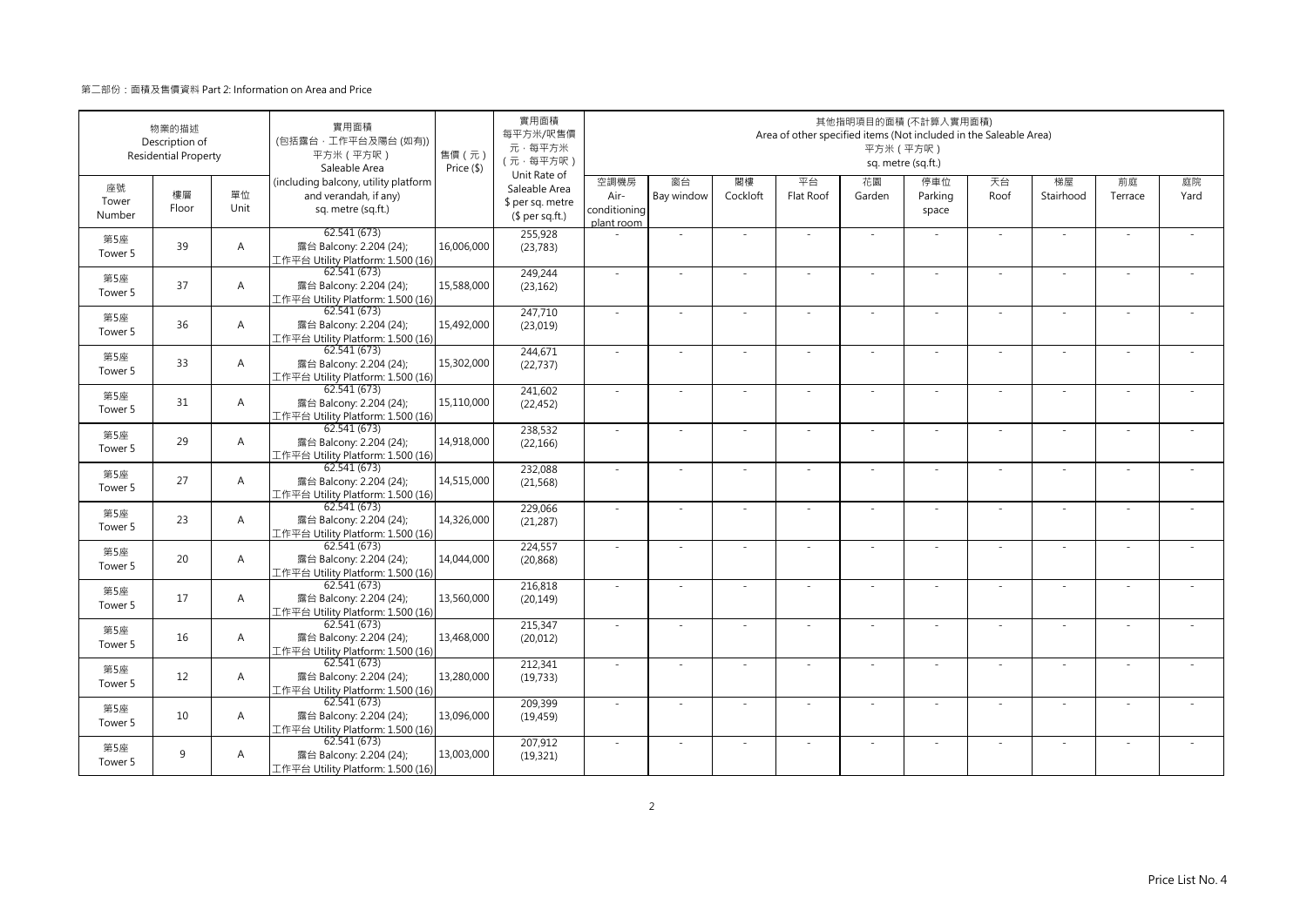|                       | 物業的描述<br>Description of<br><b>Residential Property</b> |                | 實用面積<br>(包括露台·工作平台及陽台 (如有))<br>平方米 (平方呎)<br>Saleable Area                           | 售價 (元)<br>Price (\$) | 實用面積<br>每平方米/呎售價<br>元·每平方米<br>(元·每平方呎)                               |                                            |                  |                | Area of other specified items (Not included in the Saleable Area) | 平方米 (平方呎)    | 其他指明項目的面積 (不計算入實用面積)<br>sq. metre (sq.ft.) |            |                 |               |            |
|-----------------------|--------------------------------------------------------|----------------|-------------------------------------------------------------------------------------|----------------------|----------------------------------------------------------------------|--------------------------------------------|------------------|----------------|-------------------------------------------------------------------|--------------|--------------------------------------------|------------|-----------------|---------------|------------|
| 座號<br>Tower<br>Number | 樓層<br>Floor                                            | 單位<br>Unit     | (including balcony, utility platform<br>and verandah, if any)<br>sq. metre (sq.ft.) |                      | Unit Rate of<br>Saleable Area<br>\$ per sq. metre<br>$$$ per sq.ft.) | 空調機房<br>Air-<br>conditioning<br>plant room | 窗台<br>Bay window | 閣樓<br>Cockloft | 平台<br>Flat Roof                                                   | 花園<br>Garden | 停車位<br>Parking<br>space                    | 天台<br>Roof | 梯屋<br>Stairhood | 前庭<br>Terrace | 庭院<br>Yard |
| 第5座<br>Tower 5        | 6                                                      | $\overline{A}$ | 62.541 (673)<br>露台 Balcony: 2.204 (24);<br>工作平台 Utility Platform: 1.500 (16)        | 12,598,000           | 201,436<br>(18, 719)                                                 |                                            | ä,               |                |                                                                   | ä,           |                                            | ×.         | ÷,              |               |            |
| 第5座<br>Tower 5        | 39                                                     | B              | 45.674 (492)<br>露台 Balcony: - (-);<br>工作平台 Utility Platform: 1.500 (16)             | 12,330,000           | 269,957<br>(25,061)                                                  | ×.                                         | $\sim$           |                | ÷.                                                                | ÷.           | $\sim$                                     | ×.         | $\sim$          |               |            |
| 第5座<br>Tower 5        | 37                                                     | B              | 45.674 (492)<br>露台 Balcony: - (-);<br>工作平台 Utility Platform: 1.500 (16)             | 12,185,000           | 266,782<br>(24, 766)                                                 | ×.                                         |                  |                |                                                                   |              |                                            |            |                 |               |            |
| 第5座<br>Tower 5        | 36                                                     | B              | 45.674 (492)<br>露台 Balcony: - (-);<br>工作平台 Utility Platform: 1.500 (16)             | 12.113.000           | 265,206<br>(24, 620)                                                 | $\sim$                                     | $\sim$           |                |                                                                   | ÷,           |                                            | $\sim$     | $\sim$          |               |            |
| 第5座<br>Tower 5        | 33                                                     | B              | 45.674 (492)<br>露台 Balcony: - (-);<br>工作平台 Utility Platform: 1.500 (16)             | 11.969.000           | 262,053<br>(24, 327)                                                 | $\sim$                                     | $\sim$           |                | $\overline{\phantom{a}}$                                          | ÷.           | $\sim$                                     | $\sim$     | $\sim$          |               |            |
| 第5座<br>Tower 5        | 31                                                     | B              | 45.674 (492)<br>露台 Balcony: - (-);<br>工作平台 Utility Platform: 1.500 (16)             | 11,824,000           | 258,878<br>(24, 033)                                                 |                                            |                  |                |                                                                   |              |                                            | $\sim$     | ä,              |               |            |
| 第5座<br>Tower 5        | 29                                                     | B              | 45.674 (492)<br>露台 Balcony: - (-);<br>工作平台 Utility Platform: 1.500 (16)             | 11,679,000           | 255,703<br>(23, 738)                                                 | $\sim$                                     | ×.               |                | ÷.                                                                | ÷.           | $\sim$                                     | ×.         | ×.              |               |            |
| 第5座<br>Tower 5        | 27                                                     | B              | 45.674 (492)<br>露台 Balcony: - (-);<br>工作平台 Utility Platform: 1.500 (16)             | 11,535,000           | 252,551<br>(23, 445)                                                 | $\sim$                                     |                  |                |                                                                   |              |                                            |            |                 |               |            |
| 第5座<br>Tower 5        | 23                                                     | B              | 45.674 (492)<br>露台 Balcony: - (-);<br>工作平台 Utility Platform: 1.500 (16)             | 11,390,000           | 249,376<br>(23, 150)                                                 | ×.                                         | $\sim$           |                |                                                                   | ÷,           |                                            | ×.         | $\sim$          |               |            |
| 第5座<br>Tower 5        | 20                                                     | B              | 45.674 (492)<br>露台 Balcony: - (-);<br>工作平台 Utility Platform: 1.500 (16)             | 11,172,000           | 244,603<br>(22,707)                                                  | $\sim$                                     | $\sim$           | $\sim$         | ÷.                                                                | ÷,           | $\sim$                                     | $\sim$     | $\sim$          | $\sim$        |            |
| 第5座<br>Tower 5        | 17                                                     | B              | 45.674 (492)<br>露台 Balcony: - (-);<br>工作平台 Utility Platform: 1.500 (16)             | 10,956,000           | 239,874<br>(22, 268)                                                 |                                            |                  |                |                                                                   |              |                                            |            |                 |               |            |
| 第5座<br>Tower 5        | 16                                                     | B              | 45.674 (492)<br>露台 Balcony: - (-);<br>工作平台 Utility Platform: 1.500 (16)             | 10,883,000           | 238,276<br>(22, 120)                                                 | $\sim$                                     | $\sim$           |                | $\overline{\phantom{a}}$                                          | ÷.           | $\sim$                                     | $\sim$     | $\sim$          |               |            |
| 第5座<br>Tower 5        | 12                                                     | B              | 45.674 (492)<br>露台 Balcony: - (-);<br>工作平台 Utility Platform: 1.500 (16)             | 10,738,000           | 235,101<br>(21, 825)                                                 | $\sim$                                     |                  |                |                                                                   | ٠            |                                            | $\sim$     | ÷,              |               |            |
| 第5座<br>Tower 5        | 10                                                     | B              | 45.674 (492)<br>露台 Balcony: - (-);<br>工作平台 Utility Platform: 1.500 (16)             | 10,593,000           | 231,926<br>(21, 530)                                                 |                                            |                  |                |                                                                   |              |                                            | $\sim$     | J,              |               |            |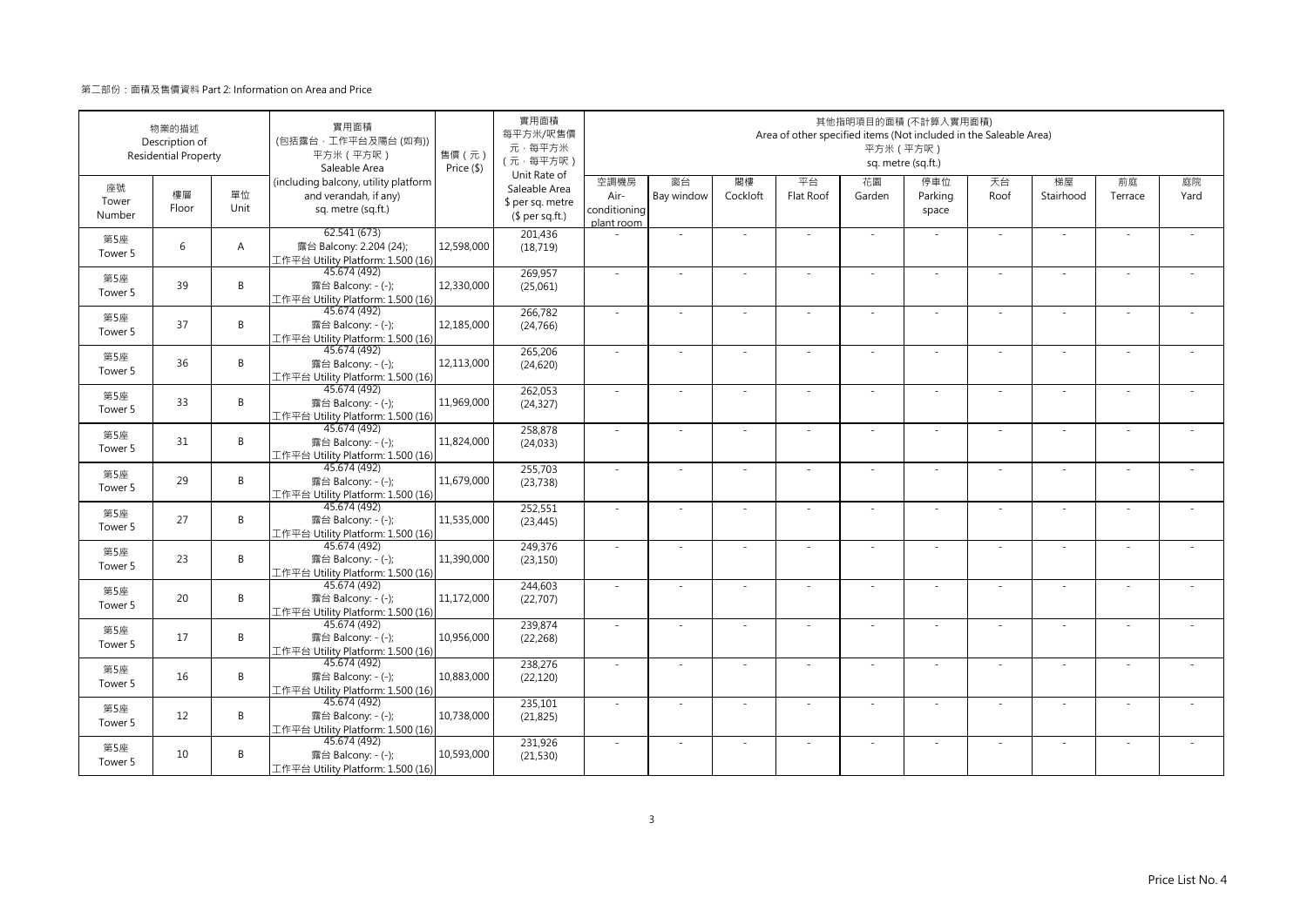|                           | 物業的描述<br>Description of<br><b>Residential Property</b> |              | 實用面積<br>(包括露台·工作平台及陽台(如有))<br>平方米 (平方呎)<br>Saleable Area                            | 售價 (元)<br>Price (\$) | 實用面積<br>每平方米/呎售價<br>元·每平方米<br>(元·每平方呎)                               |                                            |                  |                | Area of other specified items (Not included in the Saleable Area) | 平方米 (平方呎)    | 其他指明項目的面積 (不計算入實用面積)<br>sq. metre (sq.ft.) |            |                 |               |            |
|---------------------------|--------------------------------------------------------|--------------|-------------------------------------------------------------------------------------|----------------------|----------------------------------------------------------------------|--------------------------------------------|------------------|----------------|-------------------------------------------------------------------|--------------|--------------------------------------------|------------|-----------------|---------------|------------|
| 座號<br>Tower<br>Number     | 樓層<br>Floor                                            | 單位<br>Unit   | (including balcony, utility platform<br>and verandah, if any)<br>sq. metre (sq.ft.) |                      | Unit Rate of<br>Saleable Area<br>\$ per sq. metre<br>$$$ per sq.ft.) | 空調機房<br>Air-<br>conditioning<br>plant room | 窗台<br>Bay window | 閣樓<br>Cockloft | 平台<br>Flat Roof                                                   | 花園<br>Garden | 停車位<br>Parking<br>space                    | 天台<br>Roof | 梯屋<br>Stairhood | 前庭<br>Terrace | 庭院<br>Yard |
| 第5座<br>Tower 5            | $\mathsf{q}$                                           | B            | 45.674 (492)<br>露台 Balcony: - (-);<br>工作平台 Utility Platform: 1.500 (16)             | 10,522,000           | 230,372<br>(21, 386)                                                 |                                            | ×.               |                | ÷.                                                                | $\sim$       |                                            | $\sim$     | $\sim$          |               |            |
| 第5座<br>Tower 5            | 6                                                      | B            | 45.674 (492)<br>露台 Balcony: - (-);<br>工作平台 Utility Platform: 1.500 (16)             | 10,015,000           | 219,271<br>(20, 356)                                                 | $\sim$                                     | ×.               | $\sim$         | $\sim$                                                            | ×.           | $\sim$                                     | $\sim$     | $\sim$          |               |            |
| 第5座<br>Tower 5            | 37                                                     | $C^{\wedge}$ | 87.937 (947)<br>露台 Balcony: 3.105 (33);<br>工作平台 Utility Platform: 1.500 (16)        | 25,775,000           | 293,108<br>(27, 218)                                                 | ×.                                         | ×.               |                | ÷.                                                                | ä,           |                                            | $\sim$     | ÷.              |               |            |
| 第5座<br>Tower 5            | 36                                                     | $C^{\wedge}$ | 87.937 (947)<br>露台 Balcony: 3.105 (33);<br>工作平台 Utility Platform: 1.500 (16)        | 25,593,000           | 291,038<br>(27, 025)                                                 | ×.                                         | $\sim$           |                |                                                                   | ä,           |                                            | $\sim$     | ٠               |               |            |
| 第5座<br>Tower 5            | 33                                                     | $C^{\wedge}$ | 87.937 (947)<br>露台 Balcony: 3.105 (33);<br>工作平台 Utility Platform: 1.500 (16)        | 25,231,000           | 286,921<br>(26, 643)                                                 | $\sim$                                     | $\sim$           |                | $\overline{\phantom{a}}$                                          | $\sim$       | $\sim$                                     | $\sim$     | $\sim$          |               |            |
| 第5座<br>Tower 5            | 31                                                     | $C^{\wedge}$ | 87.937 (947)<br>露台 Balcony: 3.105 (33);<br>工作平台 Utility Platform: 1.500 (16)        | 24,870,000           | 282,816<br>(26, 262)                                                 |                                            |                  |                |                                                                   |              |                                            |            | ä,              |               |            |
| 第5座<br>Tower 5            | 29                                                     | $C^{\wedge}$ | 87.937 (947)<br>露台 Balcony: 3.105 (33);<br>工作平台 Utility Platform: 1.500 (16)        | 24,508,000           | 278,700<br>(25, 880)                                                 | $\sim$                                     | ×.               | $\sim$         | ÷.                                                                | ÷.           | $\sim$                                     | $\sim$     | $\sim$          | $\sim$        | $\sim$     |
| 第5座<br>Tower 5            | 27                                                     | $C^{\wedge}$ | 87.937 (947)<br>露台 Balcony: 3.105 (33);<br>工作平台 Utility Platform: 1.500 (16)        | 23,799,000           | 270,637<br>(25, 131)                                                 | $\sim$                                     |                  |                |                                                                   |              |                                            | $\sim$     |                 |               |            |
| 第5座<br>Tower 5            | 23                                                     | $C^{\wedge}$ | 87.937 (947)<br>露台 Balcony: 3.105 (33);<br>工作平台 Utility Platform: 1.500 (16)        | 23,440,000           | 266,554<br>(24, 752)                                                 | ×.                                         | ×.               |                | ÷.                                                                | ÷.           |                                            | $\sim$     | ×.              |               |            |
| 第5座<br>Tower <sub>5</sub> | 20                                                     | $C^{\wedge}$ | 87.937 (947)<br>露台 Balcony: 3.105 (33);<br>工作平台 Utility Platform: 1.500 (16)        | 22,905,000           | 260,471<br>(24, 187)                                                 | $\sim$                                     | $\sim$           |                | ÷.                                                                | ÷.           | $\sim$                                     | $\sim$     | $\sim$          |               |            |
| 第5座<br>Tower 5            | 17                                                     | $C^{\wedge}$ | 87.937 (947)<br>露台 Balcony: 3.105 (33);<br>工作平台 Utility Platform: 1.500 (16)        | 22,044,000           | 250,679<br>(23, 278)                                                 | $\sim$                                     | ×.               |                | ÷.                                                                | ÷.           |                                            | ×.         | ×.              |               |            |
| 第5座<br>Tower 5            | 16                                                     | $C^{\wedge}$ | 87.937 (947)<br>露台 Balcony: 3.105 (33);<br>工作平台 Utility Platform: 1.500 (16)        | 21,869,000           | 248,689<br>(23,093)                                                  | $\sim$                                     | $\sim$           | $\sim$         | ÷,                                                                | ÷,           | $\sim$                                     | $\sim$     | $\sim$          |               |            |
| 第5座<br>Tower 5            | 12                                                     | $C^{\wedge}$ | 87.937 (947)<br>露台 Balcony: 3.105 (33);<br>工作平台 Utility Platform: 1.500 (16)        | 21,517,000           | 244,687<br>(22, 721)                                                 |                                            |                  |                |                                                                   |              |                                            |            |                 |               |            |
| 第5座<br>Tower 5            | 10                                                     | $C^{\wedge}$ | 87.937 (947)<br>露台 Balcony: 3.105 (33);<br>工作平台 Utility Platform: 1.500 (16)        | 21,165,000           | 240,684<br>(22, 350)                                                 | ×.                                         | $\sim$           |                | $\sim$                                                            | $\sim$       |                                            | ×.         | $\sim$          |               |            |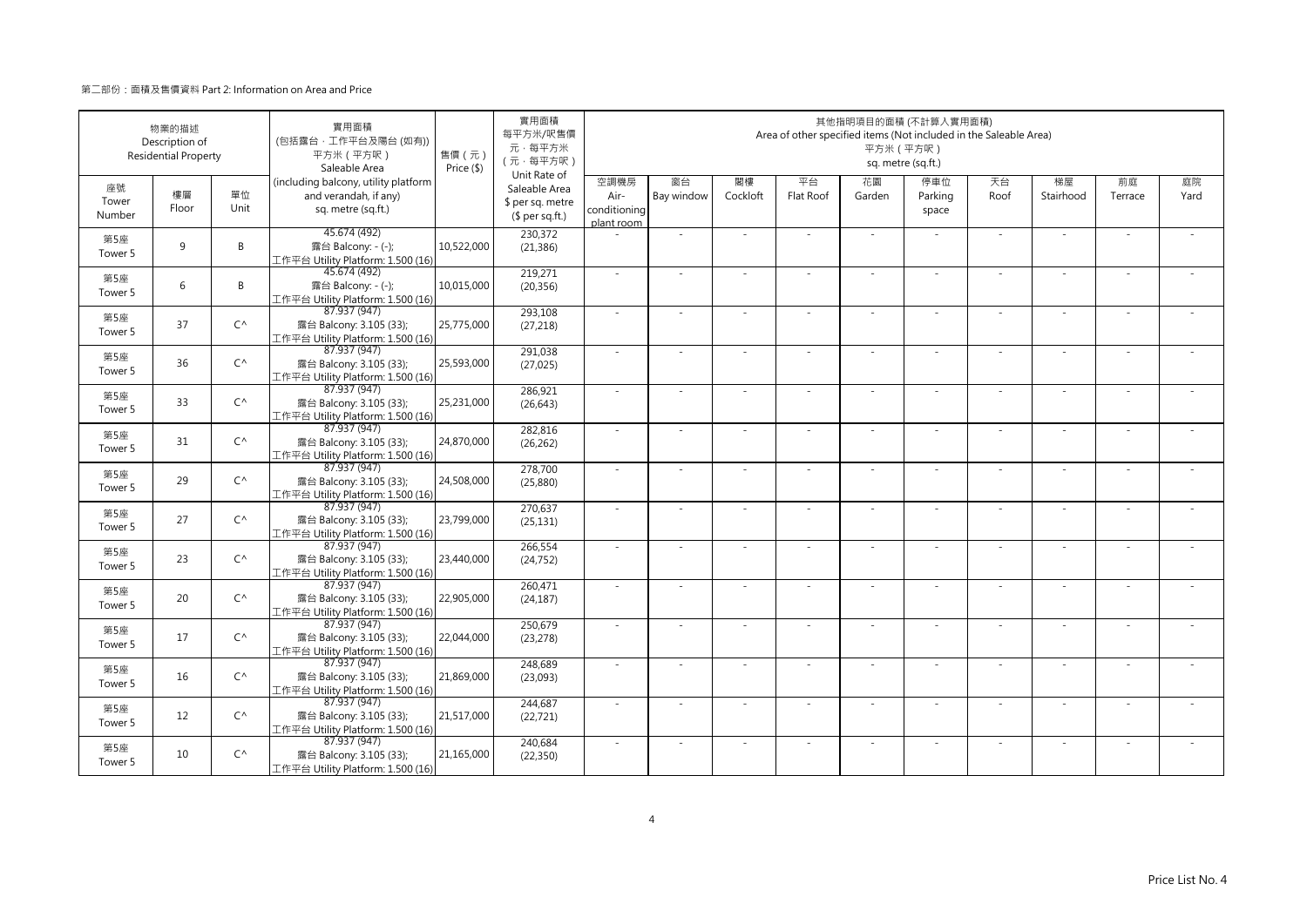|                       | 物業的描述<br>Description of<br><b>Residential Property</b> |              | 實用面積<br>(包括露台·工作平台及陽台 (如有))<br>平方米 (平方呎)<br>Saleable Area                           | 售價(元)<br>Price (\$) | 實用面積<br>每平方米/呎售價<br>元·每平方米<br>(元·每平方呎)                               |                                            |                          |                | Area of other specified items (Not included in the Saleable Area) | 平方米 (平方呎)                | 其他指明項目的面積 (不計算入實用面積)<br>sq. metre (sq.ft.) |            |                          |               |            |
|-----------------------|--------------------------------------------------------|--------------|-------------------------------------------------------------------------------------|---------------------|----------------------------------------------------------------------|--------------------------------------------|--------------------------|----------------|-------------------------------------------------------------------|--------------------------|--------------------------------------------|------------|--------------------------|---------------|------------|
| 座號<br>Tower<br>Number | 樓層<br>Floor                                            | 單位<br>Unit   | (including balcony, utility platform<br>and verandah, if any)<br>sq. metre (sq.ft.) |                     | Unit Rate of<br>Saleable Area<br>\$ per sq. metre<br>$$$ per sq.ft.) | 空調機房<br>Air-<br>conditioning<br>plant room | 窗台<br>Bay window         | 閣樓<br>Cockloft | 平台<br>Flat Roof                                                   | 花園<br>Garden             | 停車位<br>Parking<br>space                    | 天台<br>Roof | 梯屋<br>Stairhood          | 前庭<br>Terrace | 庭院<br>Yard |
| 第5座<br>Tower 5        | $\mathsf{q}$                                           | $C^{\wedge}$ | 87.937 (947)<br>露台 Balcony: 3.105 (33);<br>工作平台 Utility Platform: 1.500 (16)        | 20,988,000          | 238,671<br>(22, 163)                                                 |                                            | ×,                       |                |                                                                   | ×.                       |                                            | ×.         | ä,                       |               |            |
| 第5座<br>Tower 5        | 6                                                      | $C^{\wedge}$ | 87.937 (947)<br>露台 Balcony: 3.105 (33);<br>工作平台 Utility Platform: 1.500 (16)        | 20,259,000          | 230,381<br>(21, 393)                                                 | ×.                                         | ×.                       |                | ÷.                                                                | $\sim$                   | $\sim$                                     | ×.         | ×,                       |               |            |
| 第5座<br>Tower 5        | 39                                                     | D            | 62.780 (676)<br>露台 Balcony: 3.275 (35);<br>工作平台 Utility Platform: 1.500 (16)        | 17,498,000          | 278,719<br>(25, 885)                                                 | ×.                                         |                          |                |                                                                   |                          |                                            | ×.         |                          |               |            |
| 第5座<br>Tower 5        | 37                                                     | D            | 62.780 (676)<br>露台 Balcony: 3.275 (35);<br>工作平台 Utility Platform: 1.500 (16)        | 17,066,000          | 271,838<br>(25, 246)                                                 | $\sim$                                     | $\overline{\phantom{a}}$ |                |                                                                   | $\overline{\phantom{0}}$ |                                            | $\sim$     | $\overline{\phantom{a}}$ |               |            |
| 第5座<br>Tower 5        | 36                                                     | D            | 62.780 (676)<br>露台 Balcony: 3.275 (35);<br>工作平台 Utility Platform: 1.500 (16)        | 16,975,000          | 270,389<br>(25, 111)                                                 | $\sim$                                     | ×.                       |                | ÷.                                                                | $\sim$                   | $\sim$                                     | $\sim$     | ×,                       |               |            |
| 第5座<br>Tower 5        | 33                                                     | D            | 62.780 (676)<br>露台 Balcony: 3.275 (35);<br>工作平台 Utility Platform: 1.500 (16)        | 16,792,000          | 267,474<br>(24, 840)                                                 | $\sim$                                     | $\sim$                   |                |                                                                   |                          |                                            | $\sim$     | ÷,                       |               |            |
| 第5座<br>Tower 5        | 31                                                     | D            | 62.780(676)<br>露台 Balcony: 3.275 (35);<br>工作平台 Utility Platform: 1.500 (16)         | 16,610,000          | 264,575<br>(24, 571)                                                 | $\sim$                                     | ×.                       |                | ÷.                                                                | ×.                       |                                            | ×.         | ×,                       |               |            |
| 第5座<br>Tower 5        | 29                                                     | D            | 62.780(676)<br>露台 Balcony: 3.275 (35);<br>工作平台 Utility Platform: 1.500 (16)         | 16,428,000          | 261,676<br>(24, 302)                                                 | ÷.                                         |                          |                |                                                                   |                          |                                            |            |                          |               |            |
| 第5座<br>Tower 5        | 27                                                     | D            | 62.780 (676)<br>露台 Balcony: 3.275 (35);<br>工作平台 Utility Platform: 1.500 (16)        | 16,010,000          | 255,018<br>(23, 683)                                                 | ×.                                         | $\overline{\phantom{a}}$ |                |                                                                   | ٠                        |                                            | $\sim$     | $\overline{\phantom{a}}$ |               |            |
| 第5座<br>Tower 5        | 23                                                     | D            | 62.862(677)<br>露台 Balcony: 3.275 (35);<br>工作平台 Utility Platform: 1.500 (16)         | 15,853,000          | 252,187<br>(23, 417)                                                 | $\sim$                                     | $\sim$                   | $\sim$         | ÷,                                                                | $\sim$                   | $\sim$                                     | $\sim$     | $\sim$                   | $\sim$        |            |
| 第5座<br>Tower 5        | 20                                                     | D            | 62.862(677)<br>露台 Balcony: 3.275 (35);<br>工作平台 Utility Platform: 1.500 (16)         | 15,583,000          | 247,892<br>(23,018)                                                  | ÷,                                         |                          |                |                                                                   |                          |                                            |            |                          |               |            |
| 第5座<br>Tower 5        | 17                                                     | D            | 62.862(677)<br>露台 Balcony: 3.275 (35);<br>工作平台 Utility Platform: 1.500 (16)         | 15,088,000          | 240,018<br>(22, 287)                                                 | $\sim$                                     | ×.                       |                | ÷.                                                                | $\sim$                   | $\sim$                                     | $\sim$     | ٠                        |               |            |
| 第5座<br>Tower 5        | 16                                                     | D            | 62.862 (677)<br>露台 Balcony: 3.275 (35);<br>工作平台 Utility Platform: 1.500 (16)        | 14,999,000          | 238,602<br>(22, 155)                                                 | ÷.                                         | ÷.                       |                |                                                                   | ÷                        |                                            | $\sim$     | ÷,                       |               |            |
| 第5座<br>Tower 5        | 12                                                     | D            | 62.862(677)<br>露台 Balcony: 3.275 (35);<br>工作平台 Utility Platform: 1.500 (16)         | 14,822,000          | 235,786<br>(21, 894)                                                 | ×,                                         | ä,                       |                |                                                                   |                          |                                            | $\sim$     | ÷,                       |               |            |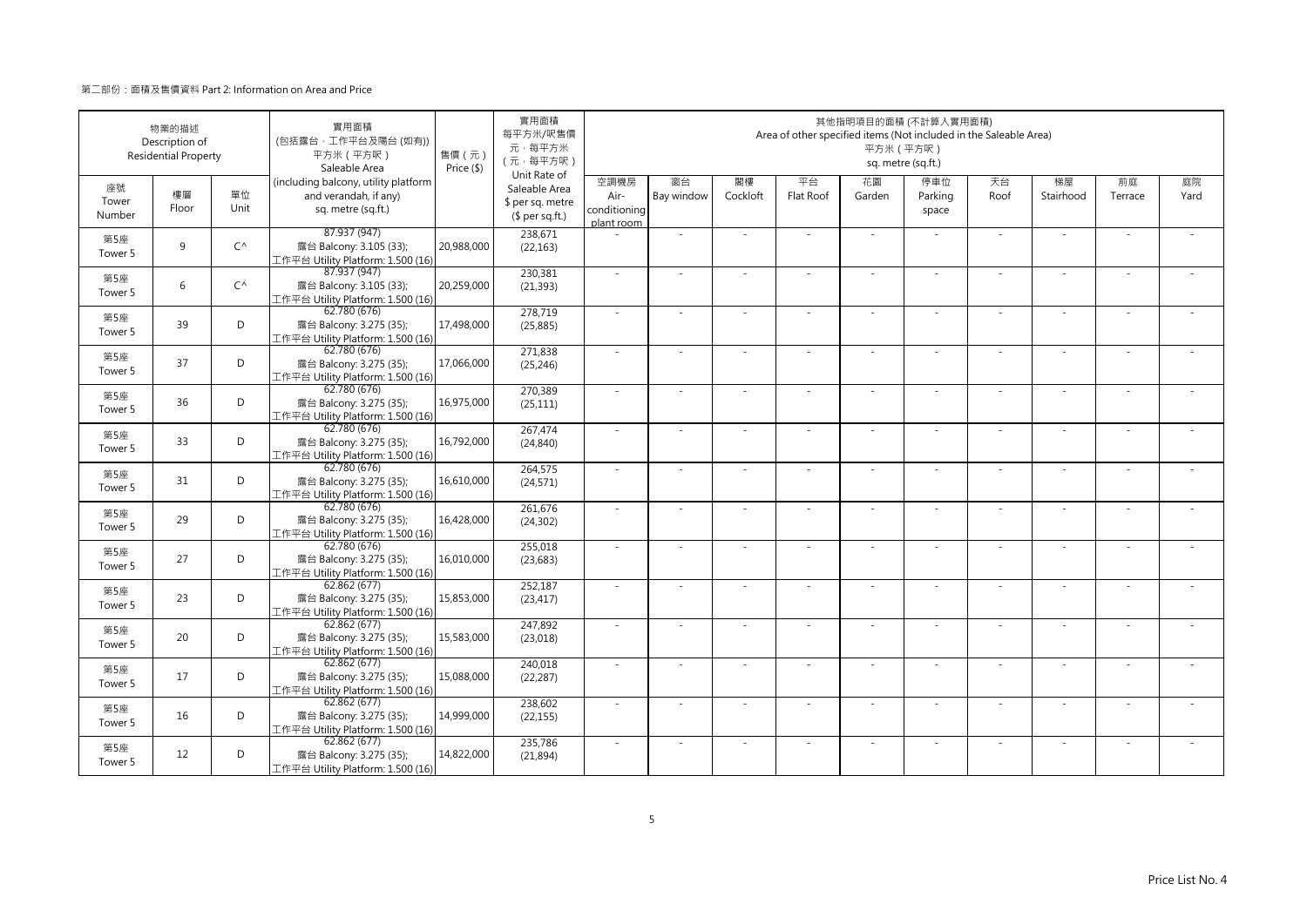|                       | 物業的描述<br>Description of<br><b>Residential Property</b> |            | 實用面積<br>(包括露台·工作平台及陽台(如有))<br>平方米 (平方呎)<br>Saleable Area                            | 售價 (元)<br>Price (\$) | 實用面積<br>每平方米/呎售價<br>元·每平方米<br>(元·每平方呎)                               |                                            |                          |                | Area of other specified items (Not included in the Saleable Area) | 平方米 (平方呎)                | 其他指明項目的面積 (不計算入實用面積)<br>sq. metre (sq.ft.) |            |                          |               |            |
|-----------------------|--------------------------------------------------------|------------|-------------------------------------------------------------------------------------|----------------------|----------------------------------------------------------------------|--------------------------------------------|--------------------------|----------------|-------------------------------------------------------------------|--------------------------|--------------------------------------------|------------|--------------------------|---------------|------------|
| 座號<br>Tower<br>Number | 樓層<br>Floor                                            | 單位<br>Unit | (including balcony, utility platform<br>and verandah, if any)<br>sq. metre (sq.ft.) |                      | Unit Rate of<br>Saleable Area<br>\$ per sq. metre<br>$$$ per sq.ft.) | 空調機房<br>Air-<br>conditioning<br>plant room | 窗台<br>Bay window         | 閣樓<br>Cockloft | 平台<br>Flat Roof                                                   | 花園<br>Garden             | 停車位<br>Parking<br>space                    | 天台<br>Roof | 梯屋<br>Stairhood          | 前庭<br>Terrace | 庭院<br>Yard |
| 第5座<br>Tower 5        | 10                                                     | D          | 62.862 (677)<br>露台 Balcony: 3.275 (35);<br>工作平台 Utility Platform: 1.500 (16)        | 14,645,000           | 232,971<br>(21, 632)                                                 |                                            | ×,                       |                |                                                                   | $\sim$                   |                                            | $\sim$     | $\sim$                   |               |            |
| 第5座<br>Tower 5        | 9                                                      | D          | 62.862(677)<br>露台 Balcony: 3.275 (35);<br>工作平台 Utility Platform: 1.500 (16)         | 14,556,000           | 231,555<br>(21, 501)                                                 | $\sim$                                     | $\sim$                   | $\sim$         | ÷.                                                                | ×.                       | $\sim$                                     | $\sim$     | $\sim$                   | $\sim$        |            |
| 第5座<br>Tower 5        | 6                                                      | D          | 62.862 (677)<br>露台 Balcony: 3.275 (35);<br>工作平台 Utility Platform: 1.500 (16)        | 14,148,000           | 225,064<br>(20, 898)                                                 | $\sim$                                     | ÷,                       |                | ÷.                                                                | $\sim$                   |                                            | $\sim$     | ä,                       |               |            |
| 第5座<br>Tower 5        | 39                                                     | E          | 32.285 (348)<br>露台 Balcony: 2.000 (22);<br>工作平台 Utility Platform: 1.500 (16)        | 9,678,000            | 299,768<br>(27, 810)                                                 | ÷.                                         | ä,                       |                |                                                                   |                          |                                            | $\sim$     | J.                       |               |            |
| 第5座<br>Tower 5        | 37                                                     | E.         | 32.285 (348)<br>露台 Balcony: 2.000 (22);<br>工作平台 Utility Platform: 1.500 (16)        | 9,443,000            | 292,489<br>(27, 135)                                                 | $\sim$                                     | $\sim$                   |                | ÷.                                                                | ×.                       | $\sim$                                     | $\sim$     | $\sim$                   | $\sim$        |            |
| 第5座<br>Tower 5        | 36                                                     | E          | 32.285 (348)<br>露台 Balcony: 2.000 (22);<br>工作平台 Utility Platform: 1.500 (16)        | 9,395,000            | 291,002<br>(26,997)                                                  | ×,                                         | $\overline{\phantom{a}}$ |                |                                                                   | $\overline{\phantom{a}}$ |                                            | $\sim$     | $\overline{\phantom{a}}$ |               |            |
| 第5座<br>Tower 5        | 33                                                     | E          | 32.285 (348)<br>露台 Balcony: 2.000 (22);<br>工作平台 Utility Platform: 1.500 (16)        | 9,298,000            | 287,998<br>(26, 718)                                                 | $\sim$                                     | ×.                       | $\sim$         | ÷.                                                                | ×.                       | $\sim$                                     | ×.         | ×.                       |               |            |
| 第5座<br>Tower 5        | 31                                                     | E.         | 32.285 (348)<br>露台 Balcony: 2.000 (22);<br>工作平台 Utility Platform: 1.500 (16)        | 9,199,000            | 284,931<br>(26, 434)                                                 | ÷.                                         | ä,                       |                |                                                                   | ä,                       |                                            | $\sim$     | ä,                       |               |            |
| 第5座<br>Tower 5        | 29                                                     | E          | 32.285 (348)<br>露台 Balcony: 2.000 (22);<br>工作平台 Utility Platform: 1.500 (16)        | 9,103,000            | 281,958<br>(26, 158)                                                 | ×.                                         | ×,                       |                |                                                                   |                          |                                            | $\sim$     | ä,                       |               |            |
| 第5座<br>Tower 5        | 27                                                     | E.         | 32.285 (348)<br>露台 Balcony: 2.000 (22);<br>工作平台 Utility Platform: 1.500 (16)        | 8,876,000            | 274,926<br>(25, 506)                                                 | $\sim$                                     | $\sim$                   | $\sim$         | ÷.                                                                | ×.                       | $\sim$                                     | $\sim$     | $\sim$                   | $\sim$        |            |
| 第5座<br>Tower 5        | 23                                                     | E.         | 32.285 (348)<br>露台 Balcony: 2.000 (22);<br>工作平台 Utility Platform: 1.500 (16)        | 8,779,000            | 271,922<br>(25, 227)                                                 | $\sim$                                     | $\sim$                   |                |                                                                   |                          |                                            | $\sim$     | $\sim$                   |               |            |
| 第5座<br>Tower 5        | 20                                                     | E          | 32.285 (348)<br>露台 Balcony: 2.000 (22);<br>工作平台 Utility Platform: 1.500 (16)        | 8,636,000            | 267,493<br>(24, 816)                                                 | ×.                                         | ×.                       |                | ÷.                                                                | $\sim$                   | $\sim$                                     | ×.         | ٠                        |               |            |
| 第5座<br>Tower 5        | 17                                                     | E.         | 32.285 (348)<br>露台 Balcony: 2.000 (22);<br>工作平台 Utility Platform: 1.500 (16)        | 8,369,000            | 259,223<br>(24, 049)                                                 | ×.                                         | ÷,                       |                |                                                                   | ٠                        |                                            | $\sim$     | ÷                        |               |            |
| 第5座<br>Tower 5        | 16                                                     | E.         | 32.285 (348)<br>露台 Balcony: 2.000 (22);<br>工作平台 Utility Platform: 1.500 (16)        | 8,319,000            | 257,674<br>(23,905)                                                  | ×,                                         |                          |                |                                                                   |                          |                                            | $\sim$     | ÷,                       |               |            |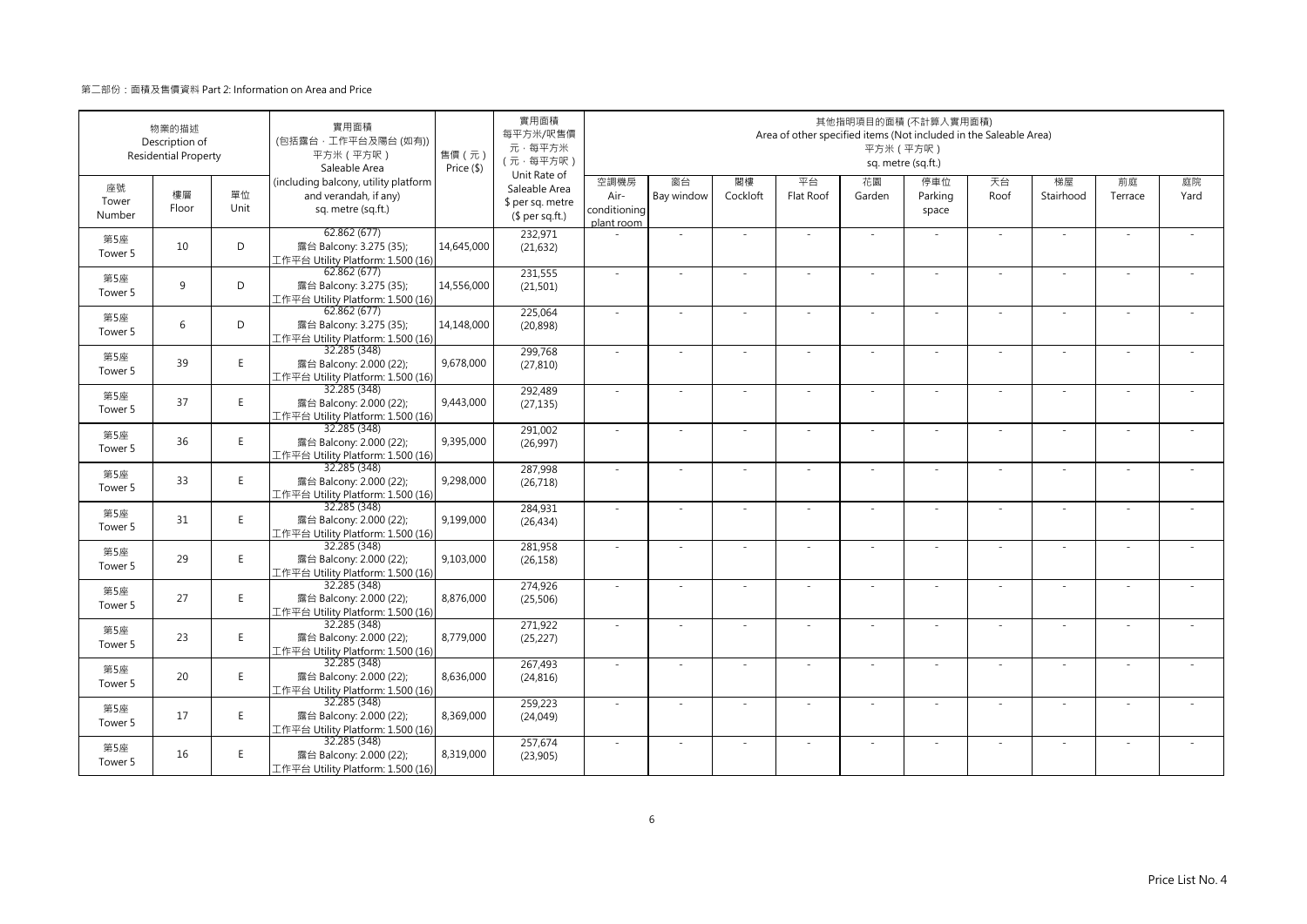|                       | 物業的描述<br>Description of<br><b>Residential Property</b> |            | 實用面積<br>(包括露台·工作平台及陽台(如有))<br>平方米 (平方呎)<br>Saleable Area                            | 售價 (元)<br>Price (\$) | 實用面積<br>每平方米/呎售價<br>元·每平方米<br>(元·每平方呎)                               |                                            |                          |                | Area of other specified items (Not included in the Saleable Area) | 平方米 (平方呎)                | 其他指明項目的面積 (不計算入實用面積)<br>sq. metre (sq.ft.) |            |                          |               |            |
|-----------------------|--------------------------------------------------------|------------|-------------------------------------------------------------------------------------|----------------------|----------------------------------------------------------------------|--------------------------------------------|--------------------------|----------------|-------------------------------------------------------------------|--------------------------|--------------------------------------------|------------|--------------------------|---------------|------------|
| 座號<br>Tower<br>Number | 樓層<br>Floor                                            | 單位<br>Unit | (including balcony, utility platform<br>and verandah, if any)<br>sq. metre (sq.ft.) |                      | Unit Rate of<br>Saleable Area<br>\$ per sq. metre<br>$$$ per sq.ft.) | 空調機房<br>Air-<br>conditioning<br>plant room | 窗台<br>Bay window         | 閣樓<br>Cockloft | 平台<br>Flat Roof                                                   | 花園<br>Garden             | 停車位<br>Parking<br>space                    | 天台<br>Roof | 梯屋<br>Stairhood          | 前庭<br>Terrace | 庭院<br>Yard |
| 第5座<br>Tower 5        | 12                                                     | E.         | 32.285 (348)<br>露台 Balcony: 2.000 (22);<br>工作平台 Utility Platform: 1.500 (16)        | 8,226,000            | 254,793<br>(23, 638)                                                 |                                            | ×,                       |                |                                                                   | $\sim$                   |                                            | $\sim$     | $\sim$                   |               |            |
| 第5座<br>Tower 5        | 10                                                     | E          | 32.285 (348)<br>露台 Balcony: 2.000 (22);<br>工作平台 Utility Platform: 1.500 (16)        | 8,132,000            | 251,882<br>(23, 368)                                                 | $\sim$                                     | $\sim$                   | $\sim$         | ÷.                                                                | ×.                       | $\sim$                                     | $\sim$     | $\sim$                   | $\sim$        |            |
| 第5座<br>Tower 5        | 9                                                      | E          | 32.285 (348)<br>露台 Balcony: 2.000 (22);<br>工作平台 Utility Platform: 1.500 (16)        | 8,086,000            | 250,457<br>(23, 236)                                                 | $\sim$                                     | ÷,                       |                | ÷.                                                                | $\sim$                   |                                            | $\sim$     | ä,                       |               |            |
| 第5座<br>Tower 5        | 6                                                      | E          | 32.285 (348)<br>露台 Balcony: 2.000 (22);<br>工作平台 Utility Platform: 1.500 (16)        | 7,864,000            | 243,581<br>(22, 598)                                                 | ÷.                                         | ä,                       |                |                                                                   |                          |                                            | $\sim$     | J.                       |               |            |
| 第5座<br>Tower 5        | 39                                                     | F.         | 32.183 (346)<br>露台 Balcony: 2.000 (22);<br>工作平台 Utility Platform: 1.500 (16)        | 9,638,000            | 299,475<br>(27, 855)                                                 | $\sim$                                     | $\sim$                   |                | ÷.                                                                | ×.                       | $\sim$                                     | $\sim$     | $\sim$                   | $\sim$        |            |
| 第5座<br>Tower 5        | 37                                                     | F.         | 32.183 (346)<br>露台 Balcony: 2.000 (22);<br>工作平台 Utility Platform: 1.500 (16)        | 9,404,000            | 292,204<br>(27, 179)                                                 | ÷,                                         | $\overline{\phantom{a}}$ |                |                                                                   | $\overline{\phantom{a}}$ |                                            | $\sim$     | $\overline{\phantom{a}}$ |               |            |
| 第5座<br>Tower 5        | 36                                                     | F          | 32.183 (346)<br>露台 Balcony: 2.000 (22);<br>工作平台 Utility Platform: 1.500 (16)        | 9,356,000            | 290.712<br>(27,040)                                                  | $\sim$                                     | ×.                       | $\sim$         | ÷.                                                                | ×.                       | $\sim$                                     | ×.         | ×.                       |               |            |
| 第5座<br>Tower 5        | 33                                                     | F.         | 32.183 (346)<br>露台 Balcony: 2.000 (22);<br>工作平台 Utility Platform: 1.500 (16)        | 9,259,000            | 287,698<br>(26, 760)                                                 | ×.                                         | ä,                       |                |                                                                   | ä,                       |                                            | $\sim$     | ä,                       |               |            |
| 第5座<br>Tower 5        | 31                                                     | F.         | 32.183 (346)<br>露台 Balcony: 2.000 (22);<br>工作平台 Utility Platform: 1.500 (16)        | 9,162,000            | 284,684<br>(26, 480)                                                 | ×.                                         | ÷,                       |                |                                                                   |                          |                                            | $\sim$     | ä,                       |               |            |
| 第5座<br>Tower 5        | 29                                                     | F.         | 32.183 (346)<br>露台 Balcony: 2.000 (22);<br>工作平台 Utility Platform: 1.500 (16)        | 9,065,000            | 281,670<br>(26, 199)                                                 | $\sim$                                     | $\sim$                   | $\sim$         | ×.                                                                | ×.                       | $\sim$                                     | $\sim$     | $\sim$                   | $\sim$        |            |
| 第5座<br>Tower 5        | 27                                                     | F.         | 32.183 (346)<br>露台 Balcony: 2.000 (22);<br>工作平台 Utility Platform: 1.500 (16)        | 8,839,000            | 274,648<br>(25, 546)                                                 | $\sim$                                     | $\sim$                   |                |                                                                   |                          |                                            | $\sim$     | $\sim$                   |               |            |
| 第5座<br>Tower 5        | 23                                                     | F.         | 32.183 (346)<br>露台 Balcony: 2.000 (22);<br>工作平台 Utility Platform: 1.500 (16)        | 8,744,000            | 271,696<br>(25, 272)                                                 | ×.                                         | ×.                       |                | ÷.                                                                | $\sim$                   | $\sim$                                     | ×.         | ×.                       |               |            |
| 第5座<br>Tower 5        | 20                                                     | F.         | 32.183 (346)<br>露台 Balcony: 2.000 (22);<br>工作平台 Utility Platform: 1.500 (16)        | 8,602,000            | 267,284<br>(24, 861)                                                 | ×.                                         | ÷,                       |                |                                                                   | ٠                        |                                            | $\sim$     | ÷                        |               |            |
| 第5座<br>Tower 5        | 17                                                     | F.         | 32.183 (346)<br>露台 Balcony: 2.000 (22);<br>工作平台 Utility Platform: 1.500 (16)        | 8,335,000            | 258,988<br>(24,090)                                                  | ÷,                                         |                          |                |                                                                   |                          |                                            | $\sim$     | ÷,                       |               |            |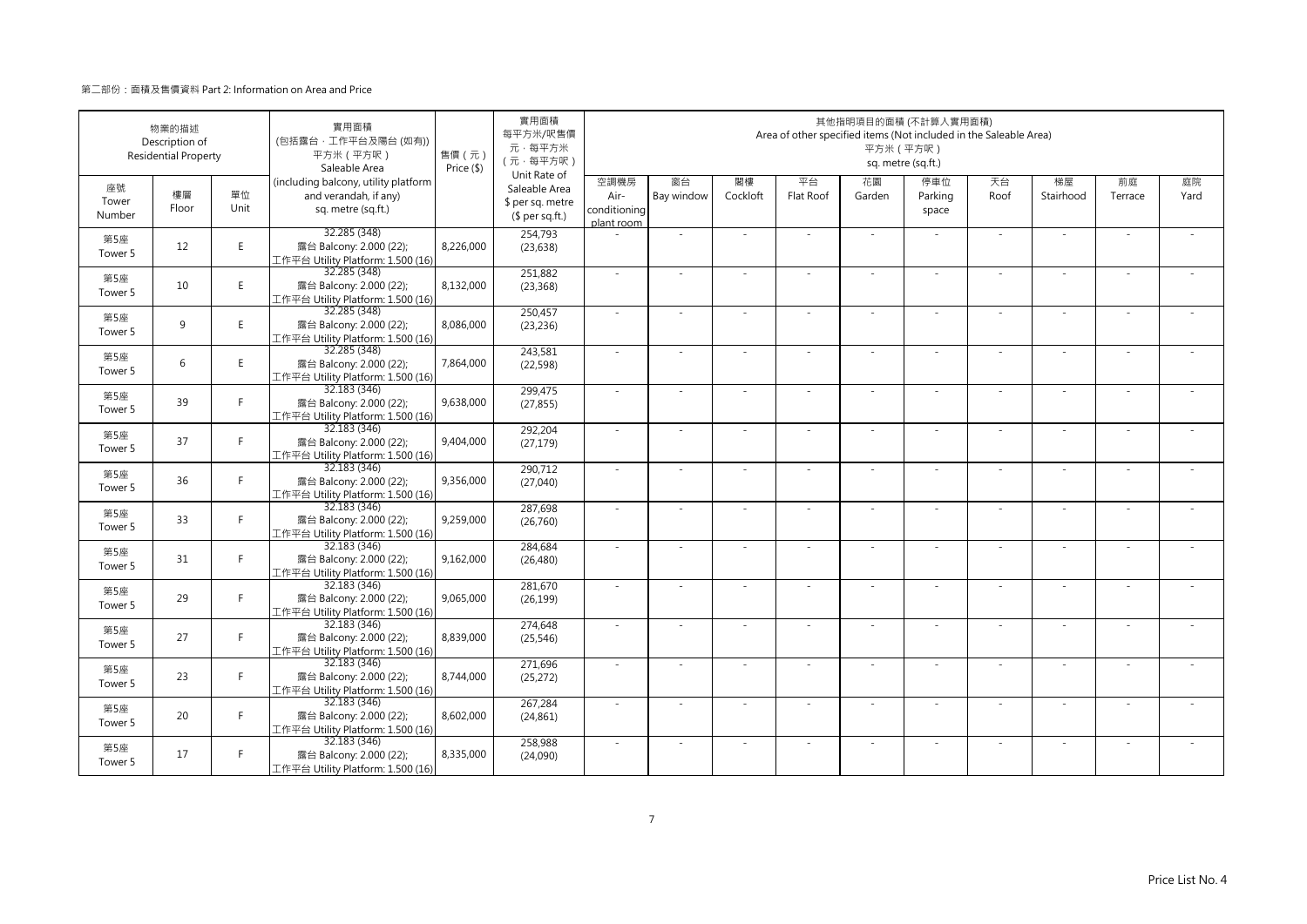|                       | 物業的描述<br>Description of<br><b>Residential Property</b> |            | 實用面積<br>(包括露台·工作平台及陽台(如有))<br>平方米 (平方呎)<br>Saleable Area                            | 售價 (元)<br>Price (\$) | 實用面積<br>每平方米/呎售價<br>元·每平方米<br>(元·每平方呎)<br>Unit Rate of |                                            |                          |                | Area of other specified items (Not included in the Saleable Area) | 其他指明項目的面積 (不計算入實用面積)<br>平方米 (平方呎)<br>sq. metre (sq.ft.) |                         |            |                          |               |            |
|-----------------------|--------------------------------------------------------|------------|-------------------------------------------------------------------------------------|----------------------|--------------------------------------------------------|--------------------------------------------|--------------------------|----------------|-------------------------------------------------------------------|---------------------------------------------------------|-------------------------|------------|--------------------------|---------------|------------|
| 座號<br>Tower<br>Number | 樓層<br>Floor                                            | 單位<br>Unit | (including balcony, utility platform<br>and verandah, if any)<br>sq. metre (sq.ft.) |                      | Saleable Area<br>\$ per sq. metre<br>$$$ per sq.ft.)   | 空調機房<br>Air-<br>conditioning<br>plant room | 窗台<br>Bay window         | 閣樓<br>Cockloft | 平台<br>Flat Roof                                                   | 花園<br>Garden                                            | 停車位<br>Parking<br>space | 天台<br>Roof | 梯屋<br>Stairhood          | 前庭<br>Terrace | 庭院<br>Yard |
| 第5座<br>Tower 5        | 16                                                     | F          | 32.183 (346)<br>露台 Balcony: 2.000 (22);<br>工作平台 Utility Platform: 1.500 (16)        | 8,288,000            | 257,527<br>(23,954)                                    |                                            | ÷,                       |                |                                                                   | ×.                                                      |                         | $\sim$     | $\sim$                   |               |            |
| 第5座<br>Tower 5        | 12                                                     | F.         | 32.183 (346)<br>露台 Balcony: 2.000 (22);<br>工作平台 Utility Platform: 1.500 (16)        | 8,192,000            | 254,544<br>(23, 676)                                   | $\sim$                                     | ×.                       | $\sim$         | ÷.                                                                | ×.                                                      | $\sim$                  | $\sim$     | $\sim$                   | $\sim$        |            |
| 第5座<br>Tower 5        | 10                                                     | F.         | 32.183 (346)<br>露台 Balcony: 2.000 (22);<br>工作平台 Utility Platform: 1.500 (16)        | 8,099,000            | 251,655<br>(23, 408)                                   | $\sim$                                     | $\sim$                   |                | ÷.                                                                | $\sim$                                                  |                         | $\sim$     | ÷                        |               |            |
| 第5座<br>Tower 5        | 9                                                      | F          | 32.183 (346)<br>露台 Balcony: 2.000 (22);<br>工作平台 Utility Platform: 1.500 (16)        | 8,052,000            | 250,194<br>(23, 272)                                   | ×.                                         | $\sim$                   |                |                                                                   | ٠                                                       |                         | $\sim$     | ×.                       |               |            |
| 第5座<br>Tower 5        | 6                                                      | F.         | 32.183 (346)<br>露台 Balcony: 2.000 (22);<br>工作平台 Utility Platform: 1.500 (16)        | 7,831,000            | 243,327<br>(22, 633)                                   | $\sim$                                     | $\sim$                   |                | ÷.                                                                | $\sim$                                                  | $\sim$                  | $\sim$     | ×.                       |               |            |
| 第5座<br>Tower 5        | 39                                                     | G          | 32.233 (347)<br>露台 Balcony: 2.000 (22);<br>工作平台 Utility Platform: 1.500 (16)        | 9,659,000            | 299,662<br>(27, 836)                                   | $\sim$                                     |                          |                |                                                                   |                                                         |                         | $\sim$     | ÷,                       |               |            |
| 第5座<br>Tower 5        | 37                                                     | G          | 32.233 (347)<br>露台 Balcony: 2.000 (22);<br>工作平台 Utility Platform: 1.500 (16)        | 9,425,000            | 292,402<br>(27, 161)                                   | $\sim$                                     | ×.                       | $\sim$         | ×.                                                                | ×.                                                      | $\sim$                  | $\sim$     | $\sim$                   | $\sim$        | $\sim$     |
| 第5座<br>Tower 5        | 36                                                     | G          | 32.233(347)<br>露台 Balcony: 2.000 (22);<br>工作平台 Utility Platform: 1.500 (16)         | 9,376,000            | 290,882<br>(27, 020)                                   | ×.                                         |                          |                |                                                                   |                                                         |                         | $\sim$     | ä,                       |               |            |
| 第5座<br>Tower 5        | 33                                                     | G          | 32.233 (347)<br>露台 Balcony: 2.000 (22);<br>工作平台 Utility Platform: 1.500 (16)        | 9,278,000            | 287,842<br>(26, 738)                                   | ÷.                                         | ÷,                       |                | ÷.                                                                | ×.                                                      |                         | ×.         | ×.                       |               |            |
| 第5座<br>Tower 5        | 31                                                     | G          | 32.233 (347)<br>露台 Balcony: 2.000 (22);<br>工作平台 Utility Platform: 1.500 (16)        | 9,182,000            | 284,863<br>(26, 461)                                   | ÷.                                         | ÷,                       |                | ÷.                                                                | ×.                                                      | ×.                      | $\sim$     | ä,                       |               |            |
| 第5座<br>Tower 5        | 29                                                     | G          | 32.233 (347)<br>露台 Balcony: 2.000 (22);<br>工作平台 Utility Platform: 1.500 (16)        | 9,084,000            | 281,823<br>(26, 179)                                   | $\sim$                                     | ÷,                       |                | ÷,                                                                | ÷,                                                      |                         | ×.         | ×.                       |               |            |
| 第5座<br>Tower 5        | 27                                                     | G          | 32.233 (347)<br>露台 Balcony: 2.000 (22);<br>工作平台 Utility Platform: 1.500 (16)        | 8,858,000            | 274,812<br>(25, 527)                                   | ÷.                                         | ÷,                       |                | ÷,                                                                | $\sim$                                                  | $\sim$                  | $\sim$     | ä,                       |               |            |
| 第5座<br>Tower 5        | 23                                                     | G          | 32.233 (347)<br>露台 Balcony: 2.000 (22);<br>工作平台 Utility Platform: 1.500 (16)        | 8,762,000            | 271,833<br>(25, 251)                                   | ÷.                                         |                          |                |                                                                   |                                                         |                         | ×.         |                          |               |            |
| 第5座<br>Tower 5        | 20                                                     | G          | 32.233 (347)<br>露台 Balcony: 2.000 (22);<br>工作平台 Utility Platform: 1.500 (16)        | 8,619,000            | 267,397<br>(24, 839)                                   | ×.                                         | $\overline{\phantom{a}}$ |                | ÷.                                                                | $\sim$                                                  |                         | ×.         | $\overline{\phantom{a}}$ |               |            |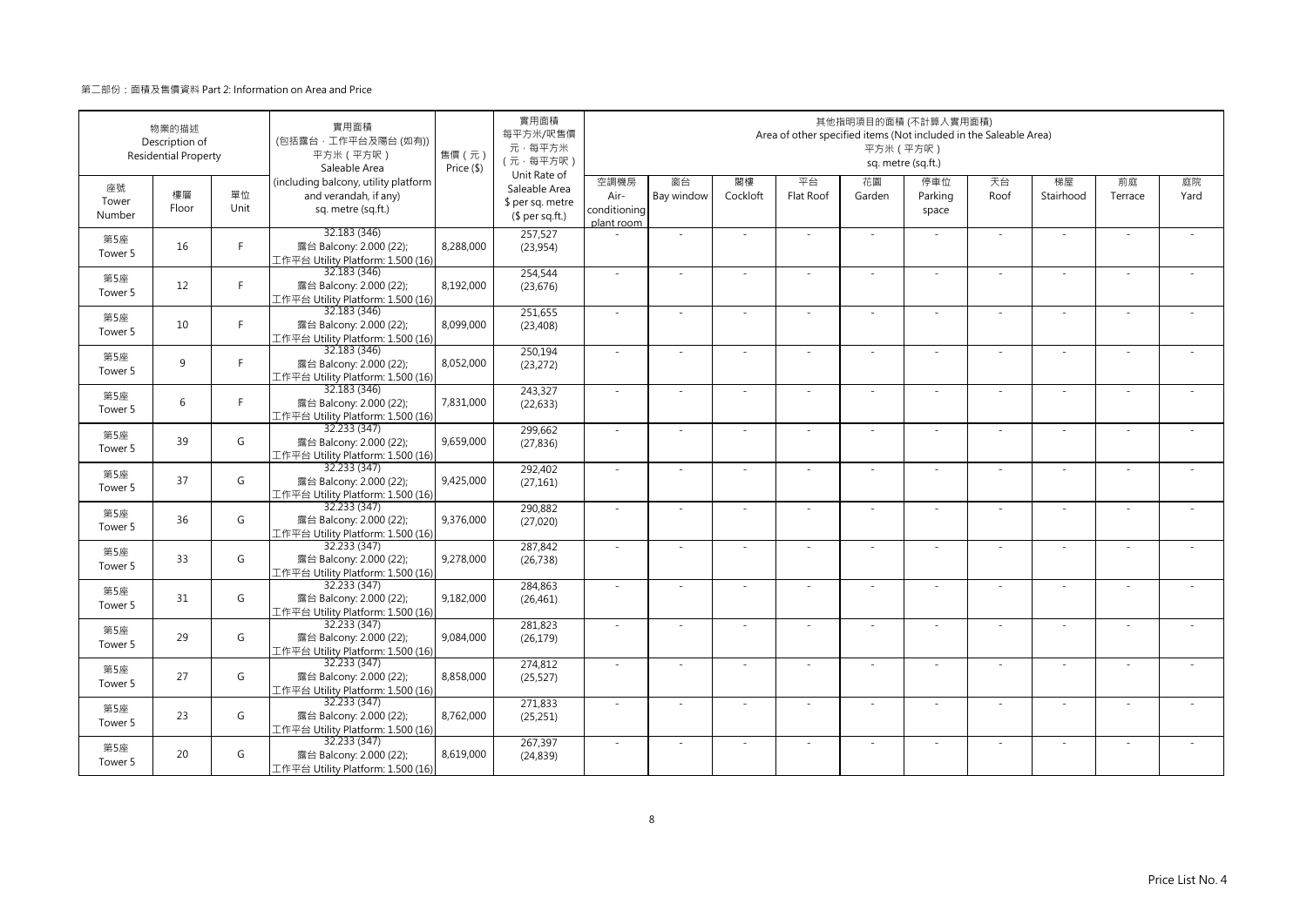|                       | 物業的描述<br>Description of<br><b>Residential Property</b> |            | 實用面積<br>(包括露台·工作平台及陽台(如有))<br>平方米 (平方呎)<br>Saleable Area                            | 售價 (元)<br>Price (\$) | 實用面積<br>每平方米/呎售價<br>元·每平方米<br>(元·每平方呎)<br>Unit Rate of |                                            |                          |                | Area of other specified items (Not included in the Saleable Area) | 其他指明項目的面積 (不計算入實用面積)<br>平方米 (平方呎) | sq. metre (sq.ft.)      |            |                          |               |            |
|-----------------------|--------------------------------------------------------|------------|-------------------------------------------------------------------------------------|----------------------|--------------------------------------------------------|--------------------------------------------|--------------------------|----------------|-------------------------------------------------------------------|-----------------------------------|-------------------------|------------|--------------------------|---------------|------------|
| 座號<br>Tower<br>Number | 樓層<br>Floor                                            | 單位<br>Unit | (including balcony, utility platform<br>and verandah, if any)<br>sq. metre (sq.ft.) |                      | Saleable Area<br>\$ per sq. metre<br>$$$ per sq.ft.)   | 空調機房<br>Air-<br>conditioning<br>plant room | 窗台<br>Bay window         | 閣樓<br>Cockloft | 平台<br>Flat Roof                                                   | 花園<br>Garden                      | 停車位<br>Parking<br>space | 天台<br>Roof | 梯屋<br>Stairhood          | 前庭<br>Terrace | 庭院<br>Yard |
| 第5座<br>Tower 5        | 17                                                     | G          | 32.233 (347)<br>露台 Balcony: 2.000 (22);<br>工作平台 Utility Platform: 1.500 (16)        | 8,351,000            | 259,082<br>(24,066)                                    |                                            | ×,                       |                |                                                                   | ×.                                |                         | $\sim$     | $\sim$                   |               |            |
| 第5座<br>Tower 5        | 16                                                     | G          | 32.233(347)<br>露台 Balcony: 2.000 (22);<br>工作平台 Utility Platform: 1.500 (16)         | 8,304,000            | 257.624<br>(23,931)                                    | $\sim$                                     | ×.                       | $\sim$         | ÷.                                                                | ×.                                | $\sim$                  | $\sim$     | $\sim$                   | $\sim$        |            |
| 第5座<br>Tower 5        | 12                                                     | G          | 32.233 (347)<br>露台 Balcony: 2.000 (22);<br>工作平台 Utility Platform: 1.500 (16)        | 8,211,000            | 254,739<br>(23, 663)                                   | $\sim$                                     | $\sim$                   |                | ÷.                                                                | $\sim$                            |                         | $\sim$     | ÷                        |               |            |
| 第5座<br>Tower 5        | 10                                                     | G          | 32.233(347)<br>露台 Balcony: 2.000 (22);<br>工作平台 Utility Platform: 1.500 (16)         | 8,116,000            | 251,792<br>(23, 389)                                   | ×.                                         | $\sim$                   |                |                                                                   | ٠                                 |                         | $\sim$     | ٠                        |               |            |
| 第5座<br>Tower 5        | 9                                                      | G          | 32.233 (347)<br>露台 Balcony: 2.000 (22);<br>工作平台 Utility Platform: 1.500 (16)        | 8,068,000            | 250,302<br>(23, 251)                                   | $\sim$                                     | ×,                       |                | ÷.                                                                | $\sim$                            | $\sim$                  | $\sim$     | ٠                        |               |            |
| 第5座<br>Tower 5        | 6                                                      | G          | 32.233 (347)<br>露台 Balcony: 2.000 (22);<br>工作平台 Utility Platform: 1.500 (16)        | 7,849,000            | 243,508<br>(22,620)                                    | ÷,                                         |                          |                |                                                                   |                                   |                         | $\sim$     | ÷,                       |               |            |
| 第5座<br>Tower 5        | 39                                                     | H          | 49.000 (527)<br>露台 Balcony: 2.000 (22);<br>工作平台 Utility Platform: 1.500 (16)        | 12,805,000           | 261,327<br>(24, 298)                                   | $\sim$                                     | ×.                       | $\sim$         | ×.                                                                | ×.                                | $\sim$                  | $\sim$     | $\sim$                   | $\sim$        | $\sim$     |
| 第5座<br>Tower 5        | 37                                                     | H          | 49.000 (527)<br>露台 Balcony: 2.000 (22);<br>工作平台 Utility Platform: 1.500 (16)        | 12,478,000           | 254,653<br>(23, 677)                                   | ×.                                         |                          |                |                                                                   |                                   |                         | $\sim$     | ä,                       |               |            |
| 第5座<br>Tower 5        | 36                                                     | H          | 49.000 (527)<br>露台 Balcony: 2.000 (22);<br>工作平台 Utility Platform: 1.500 (16)        | 12,408,000           | 253,224<br>(23, 545)                                   | ÷.                                         | ÷,                       |                | ÷.                                                                | ×.                                |                         | ×.         | ×.                       |               |            |
| 第5座<br>Tower 5        | 33                                                     | H          | 49.000 (527)<br>露台 Balcony: 2.000 (22);<br>工作平台 Utility Platform: 1.500 (16)        | 12,263,000           | 250,265<br>(23, 269)                                   | ÷.                                         | ÷,                       |                | ÷.                                                                | ×.                                | ×.                      | $\sim$     | ä,                       |               |            |
| 第5座<br>Tower 5        | 31                                                     | H          | 49.000 (527)<br>露台 Balcony: 2.000 (22);<br>工作平台 Utility Platform: 1.500 (16)        | 12,120,000           | 247,347<br>(22,998)                                    | $\sim$                                     | ÷,                       |                | ÷,                                                                | ÷,                                |                         | ×.         | ×.                       |               |            |
| 第5座<br>Tower 5        | 29                                                     | H          | 49.000 (527)<br>露台 Balcony: 2.000 (22);<br>工作平台 Utility Platform: 1.500 (16)        | 11,977,000           | 244,429<br>(22, 727)                                   | ÷.                                         | ÷,                       |                | ÷,                                                                | $\sim$                            | $\sim$                  | $\sim$     | ä,                       |               |            |
| 第5座<br>Tower 5        | 27                                                     | H          | 49.000 (527)<br>露台 Balcony: 2.000 (22);<br>工作平台 Utility Platform: 1.500 (16)        | 11,663,000           | 238,020<br>(22, 131)                                   | ÷.                                         |                          |                |                                                                   |                                   |                         | ×.         |                          |               |            |
| 第5座<br>Tower 5        | 23                                                     | H          | 49.055 (528)<br>露台 Balcony: 2.000 (22);<br>工作平台 Utility Platform: 1.500 (16)        | 11,544,000           | 235,328<br>(21, 864)                                   | ×.                                         | $\overline{\phantom{a}}$ |                | ÷.                                                                | $\sim$                            |                         | ×.         | $\overline{\phantom{a}}$ |               |            |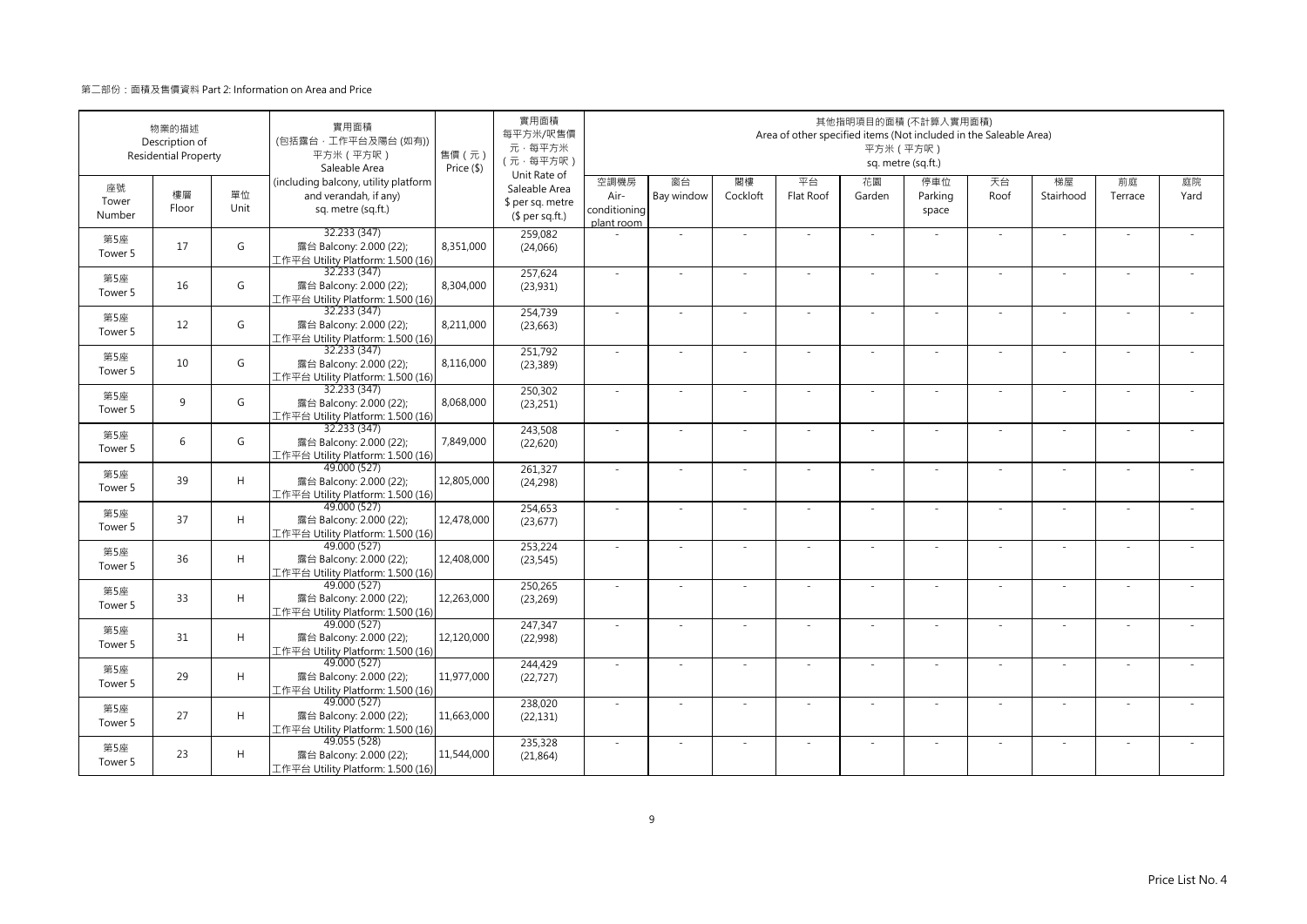|                           | 物業的描述<br>Description of<br><b>Residential Property</b> |                          | 實用面積<br>(包括露台·工作平台及陽台(如有))<br>平方米 (平方呎)<br>Saleable Area                            | 售價 (元)<br>Price (\$) | 實用面積<br>每平方米/呎售價<br>元·每平方米<br>(元·每平方呎)                               |                                            |                  |                | Area of other specified items (Not included in the Saleable Area) | 平方米 (平方呎)    | 其他指明項目的面積 (不計算入實用面積)<br>sq. metre (sq.ft.) |            |                 |               |            |
|---------------------------|--------------------------------------------------------|--------------------------|-------------------------------------------------------------------------------------|----------------------|----------------------------------------------------------------------|--------------------------------------------|------------------|----------------|-------------------------------------------------------------------|--------------|--------------------------------------------|------------|-----------------|---------------|------------|
| 座號<br>Tower<br>Number     | 樓層<br>Floor                                            | 單位<br>Unit               | (including balcony, utility platform<br>and verandah, if any)<br>sq. metre (sq.ft.) |                      | Unit Rate of<br>Saleable Area<br>\$ per sq. metre<br>$$$ per sq.ft.) | 空調機房<br>Air-<br>conditioning<br>plant room | 窗台<br>Bay window | 閣樓<br>Cockloft | 平台<br>Flat Roof                                                   | 花園<br>Garden | 停車位<br>Parking<br>space                    | 天台<br>Roof | 梯屋<br>Stairhood | 前庭<br>Terrace | 庭院<br>Yard |
| 第5座<br>Tower 5            | 20                                                     | H                        | 49.055 (528)<br>露台 Balcony: 2.000 (22);<br>工作平台 Utility Platform: 1.500 (16)        | 11,331,000           | 230,986<br>(21, 460)                                                 |                                            | ×.               |                | ÷.                                                                | $\sim$       |                                            | $\sim$     | $\sim$          |               |            |
| 第5座<br>Tower 5            | 17                                                     | H                        | 49.055 (528)<br>露台 Balcony: 2.000 (22);<br>工作平台 Utility Platform: 1.500 (16)        | 10,956,000           | 223,341<br>(20,750)                                                  | $\sim$                                     | ×.               | $\sim$         | $\sim$                                                            | ×.           | $\sim$                                     | $\sim$     | $\sim$          |               |            |
| 第5座<br>Tower 5            | 16                                                     | H                        | 49.055 (528)<br>露台 Balcony: 2.000 (22);<br>工作平台 Utility Platform: 1.500 (16)        | 10,886,000           | 221,914<br>(20,617)                                                  | $\sim$                                     | ×.               |                | ÷.                                                                | ÷,           |                                            | $\sim$     | ÷.              |               |            |
| 第5座<br>Tower 5            | 12                                                     | H                        | 49.055 (528)<br>露台 Balcony: 2.000 (22);<br>工作平台 Utility Platform: 1.500 (16)        | 10,746,000           | 219,060<br>(20, 352)                                                 | ×.                                         | $\sim$           |                |                                                                   | ÷,           |                                            | $\sim$     | ٠               |               |            |
| 第5座<br>Tower 5            | 10                                                     | H                        | 49.055 (528)<br>露台 Balcony: 2.000 (22);<br>工作平台 Utility Platform: 1.500 (16)        | 10,608,000           | 216,247<br>(20,091)                                                  | $\sim$                                     | $\sim$           |                | $\overline{\phantom{a}}$                                          | $\sim$       | $\sim$                                     | $\sim$     | ×.              |               |            |
| 第5座<br>Tower 5            | 9                                                      | H                        | 49.055 (528)<br>露台 Balcony: 2.000 (22);<br>工作平台 Utility Platform: 1.500 (16)        | 10,537,000           | 214,800<br>(19,956)                                                  |                                            |                  |                |                                                                   |              |                                            |            |                 |               |            |
| 第5座<br>Tower 5            | 6                                                      | H                        | 49.055 (528)<br>露台 Balcony: 2.000 (22);<br>工作平台 Utility Platform: 1.500 (16)        | 10,225,000           | 208,440<br>(19, 366)                                                 | $\sim$                                     | ×.               | $\sim$         | ÷.                                                                | ÷.           | $\sim$                                     | $\sim$     | $\sim$          | $\sim$        | $\sim$     |
| 第5座<br>Tower 5            | 39                                                     | J                        | 51.300 (552)<br>露台 Balcony: 2.000 (22);<br>工作平台 Utility Platform: 1.500 (16)        | 12,468,000           | 243,041<br>(22, 587)                                                 | $\sim$                                     |                  |                |                                                                   |              |                                            | $\sim$     |                 |               |            |
| 第5座<br>Tower 5            | 37                                                     | $\overline{\phantom{a}}$ | 51.300 (552)<br>露台 Balcony: 2.000 (22);<br>工作平台 Utility Platform: 1.500 (16)        | 12,173,000           | 237,290<br>(22,053)                                                  | ×.                                         | ×.               |                | ÷.                                                                | ÷.           |                                            | $\sim$     | ×.              |               |            |
| 第5座<br>Tower <sub>5</sub> | 36                                                     | $\mathbf{I}$             | 51.300 (552)<br>露台 Balcony: 2.000 (22);<br>工作平台 Utility Platform: 1.500 (16)        | 12,117,000           | 236,199<br>(21,951)                                                  | $\sim$                                     | $\sim$           |                | ÷.                                                                | ÷.           | $\sim$                                     | $\sim$     | $\sim$          |               |            |
| 第5座<br>Tower 5            | 33                                                     | $\mathbf{I}$             | 51.300 (552)<br>露台 Balcony: 2.000 (22);<br>工作平台 Utility Platform: 1.500 (16)        | 12,002,000           | 233,957<br>(21, 743)                                                 | $\sim$                                     | ×.               |                | ÷.                                                                | ÷.           |                                            | ×.         | ÷,              |               |            |
| 第5座<br>Tower 5            | 31                                                     | J                        | 51.300 (552)<br>露台 Balcony: 2.000 (22);<br>工作平台 Utility Platform: 1.500 (16)        | 11,885,000           | 231,676<br>(21, 531)                                                 | $\sim$                                     | $\sim$           | $\sim$         | ÷,                                                                | ÷,           | $\sim$                                     | $\sim$     | $\sim$          |               |            |
| 第5座<br>Tower 5            | 29                                                     | J                        | 51.300 (552)<br>露台 Balcony: 2.000 (22);<br>工作平台 Utility Platform: 1.500 (16)        | 11,770,000           | 229,435<br>(21, 322)                                                 | $\sim$                                     |                  |                |                                                                   |              |                                            |            |                 |               |            |
| 第5座<br>Tower 5            | 27                                                     | $\overline{1}$           | 51.300 (552)<br>露台 Balcony: 2.000 (22);<br>工作平台 Utility Platform: 1.500 (16)        | 11,488,000           | 223,938<br>(20, 812)                                                 | ×.                                         | ×.               |                | $\sim$                                                            | $\sim$       |                                            | ×.         | $\sim$          |               |            |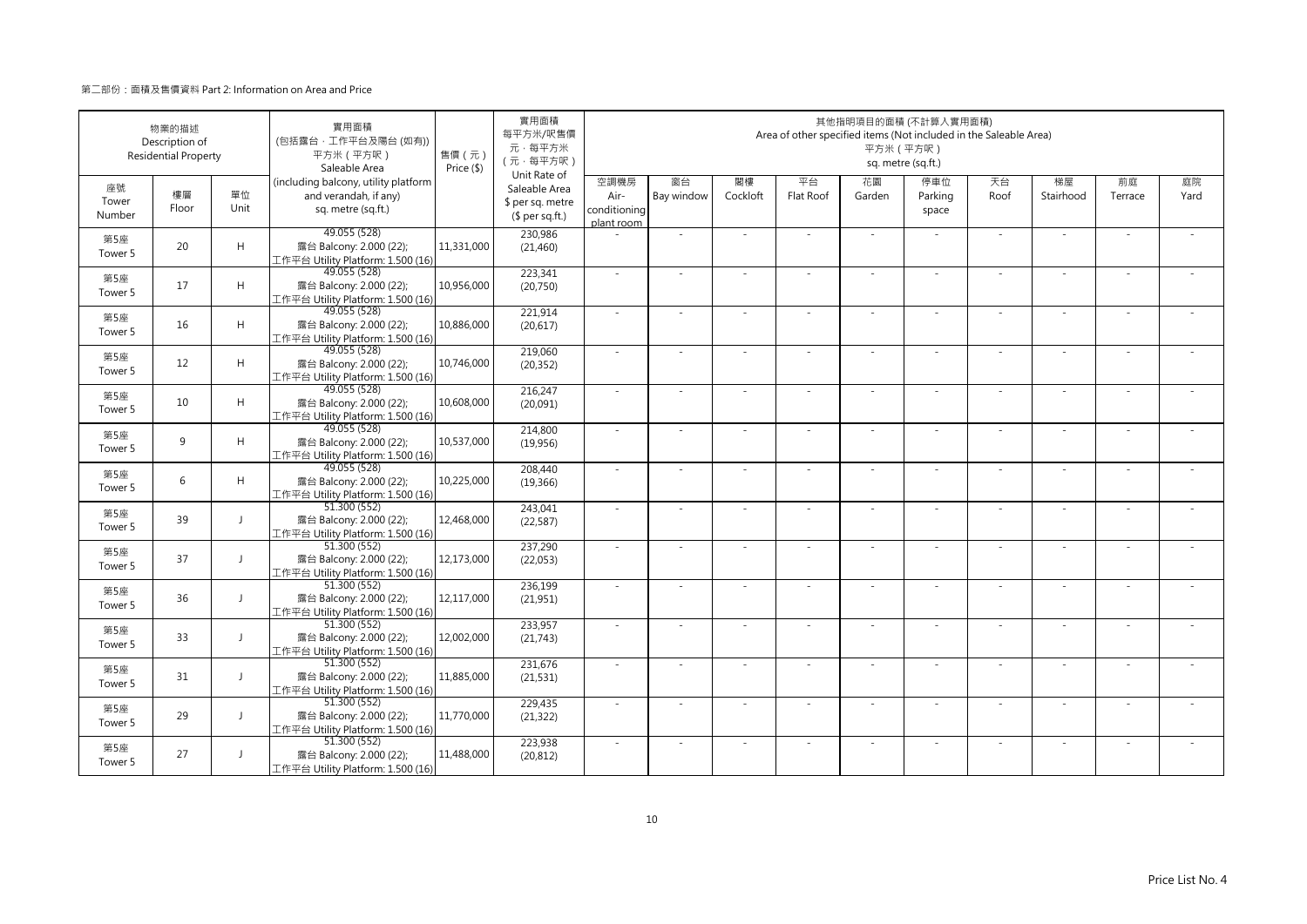| 物業的描述<br>Description of<br><b>Residential Property</b> |             |            | 實用面積<br>(包括露台·工作平台及陽台 (如有))<br>平方米 (平方呎)<br>Saleable Area                           | 售價 (元)<br>Price (\$) | 實用面積<br>每平方米/呎售價<br>元·每平方米<br>(元·每平方呎)                               | 其他指明項目的面積 (不計算入實用面積)<br>Area of other specified items (Not included in the Saleable Area)<br>平方米 (平方呎)<br>sq. metre (sq.ft.) |                  |                          |                 |              |                          |            |                          |                          |            |
|--------------------------------------------------------|-------------|------------|-------------------------------------------------------------------------------------|----------------------|----------------------------------------------------------------------|------------------------------------------------------------------------------------------------------------------------------|------------------|--------------------------|-----------------|--------------|--------------------------|------------|--------------------------|--------------------------|------------|
| 座號<br>Tower<br>Number                                  | 樓層<br>Floor | 單位<br>Unit | (including balcony, utility platform<br>and verandah, if any)<br>sq. metre (sq.ft.) |                      | Unit Rate of<br>Saleable Area<br>\$ per sq. metre<br>$$$ per sq.ft.) | 空調機房<br>Air-<br>conditioning<br>plant room                                                                                   | 窗台<br>Bay window | 閣樓<br>Cockloft           | 平台<br>Flat Roof | 花園<br>Garden | 停車位<br>Parking<br>space  | 天台<br>Roof | 梯屋<br>Stairhood          | 前庭<br>Terrace            | 庭院<br>Yard |
| 第5座<br>Tower 5                                         | 23          |            | 51.300 (552)<br>露台 Balcony: 2.000 (22);<br>工作平台 Utility Platform: 1.500 (16)        | 11,373,000           | 221,696<br>(20, 603)                                                 |                                                                                                                              | ٠                |                          |                 |              |                          |            |                          |                          |            |
| 第5座<br>Tower 5                                         | 20          |            | 51.300 (552)<br>露台 Balcony: 2.000 (22);<br>工作平台 Utility Platform: 1.500 (16)        | 11,203,000           | 218,382<br>(20, 295)                                                 |                                                                                                                              |                  |                          |                 |              |                          |            | $\overline{\phantom{a}}$ | $\overline{\phantom{a}}$ |            |
| 第5座<br>Tower 5                                         | 17          |            | 51.300 (552)<br>露台 Balcony: 2.000 (22);<br>工作平台 Utility Platform: 1.500 (16)        | 10,871,000           | 211,910<br>(19,694)                                                  |                                                                                                                              |                  |                          |                 |              |                          |            |                          |                          |            |
| 第5座<br>Tower 5                                         | 16          |            | 51.300 (552)<br>露台 Balcony: 2.000 (22);<br>工作平台 Utility Platform: 1.500 (16)        | 10,813,000           | 210,780<br>(19, 589)                                                 |                                                                                                                              |                  |                          |                 |              |                          |            |                          |                          |            |
| 第5座<br>Tower 5                                         | 12          |            | 51.300 (552)<br>露台 Balcony: 2.000 (22);<br>工作平台 Utility Platform: 1.500 (16)        | 10.703.000           | 208,635<br>(19, 389)                                                 |                                                                                                                              |                  |                          |                 |              |                          |            |                          |                          |            |
| 第5座<br>Tower 5                                         | 10          |            | 51.300 (552)<br>露台 Balcony: 2.000 (22);<br>工作平台 Utility Platform: 1.500 (16)        | 10,591,000           | 206,452<br>(19, 187)                                                 |                                                                                                                              |                  |                          |                 |              | $\overline{\phantom{a}}$ |            |                          |                          |            |
| 第5座<br>Tower 5                                         | 9           |            | 51.300(552)<br>露台 Balcony: 2.000 (22);<br>工作平台 Utility Platform: 1.500 (16)         | 10,535,000           | 205,361<br>(19,085)                                                  |                                                                                                                              |                  |                          |                 |              |                          |            |                          |                          |            |
| 第5座<br>Tower 5                                         | 6           |            | 51.300 (552)<br>露台 Balcony: 2.000 (22);<br>工作平台 Utility Platform: 1.500 (16)        | 10,263,000           | 200,058<br>(18, 592)                                                 | $\sim$                                                                                                                       | ٠                | $\overline{\phantom{a}}$ |                 | ٠            | $\sim$                   | $\sim$     | ٠                        | ٠                        |            |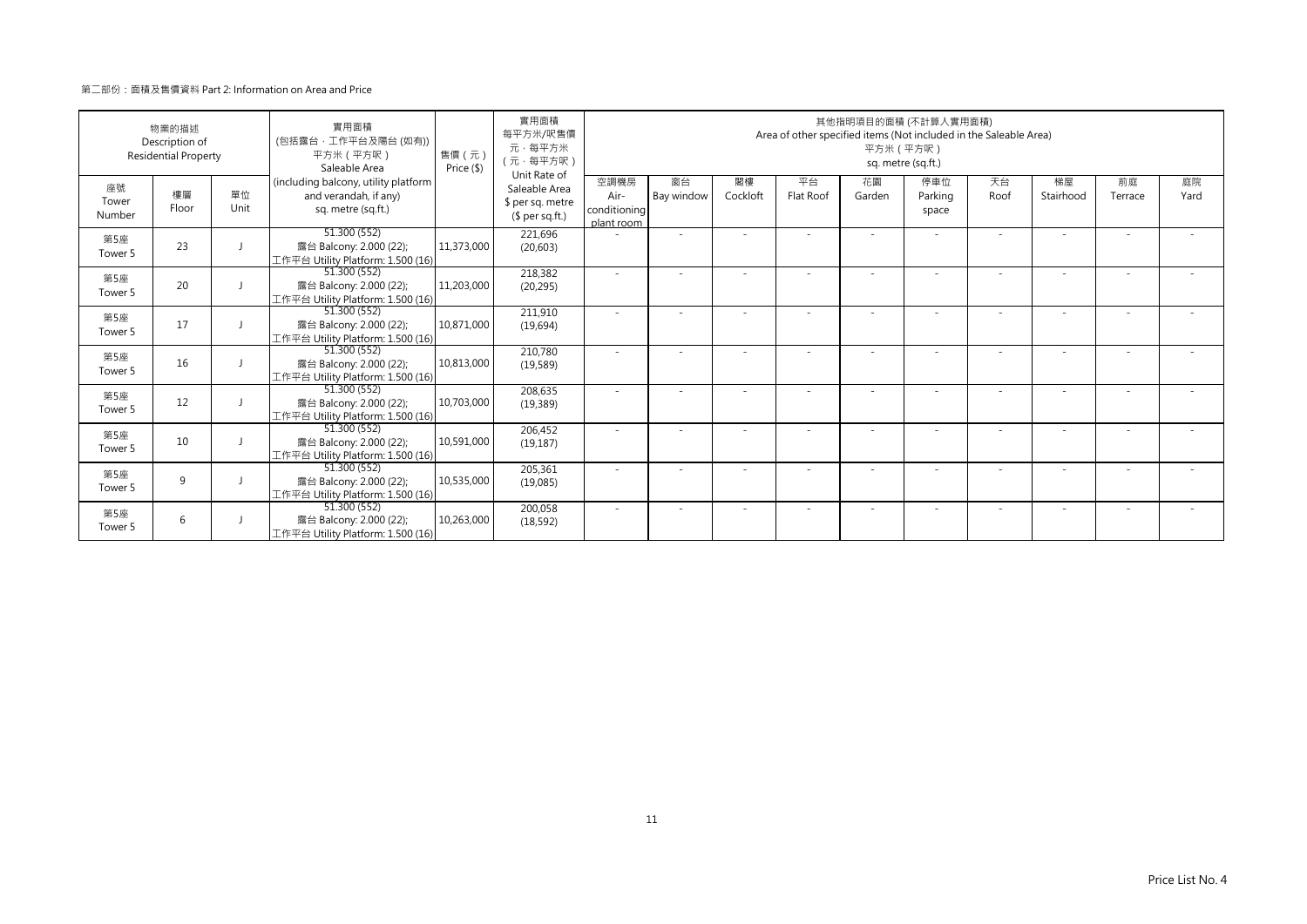## 第三部份:其他資料 **Part 3: Other Information**

- (1) 準買家應參閱發展項目的售樓說明書,以了解該發展項目的資料。 Prospective purchasers are advised to refer to the sales brochure for the Development for information on the Development.
- (2) 根據《一手住宅物業銷售條例》第 52(1)條及第 53(2)及(3)條, According to sections 52(1) and 53(2) and (3) of the Residential Properties (First-hand Sales) Ordinance, –

#### 第 52(1)條 / Section 52(1)

在某人就指明住宅物業與擁有人訂立臨時買賣合約時,該人須向擁有人支付售價的 5%的臨時訂金。 A preliminary deposit of 5% of the purchase price is payable by a person to the owner on entering into a preliminary agreement for sale and purchase in respect of the specified residential property with the owner.

#### 第 53(2)條 / Section 53(2)

如某人於某日期訂立臨時買賣合約,並於該日期後的5個工作日內,就有關住宅物業簽立買賣合約,則擁有人必須在該日期後的8個工作日内,簽立該買賣合約。 If a person executes an agreement for sale and purchase in respect of the residential property within 5 working days after the date on which the person enters into the preliminary agreement for sale and purchase, the owner execute the agreement for sale and purchase within 8 working days after that date.

#### 第 53(3)條 / Section 53(3)

如某人於某日期訂立臨時買賣合約時,但沒有於該日期後的 5 個工作日内,就有關住宅物業簽立買賣合約,則 –(i) 該臨時合約即告終止;(ii) 有關的臨時訂金即予沒收;及 (iii) 擁有人不得就該人沒有簽立買賣合約而 針對該人提出進一步申索。

If a person does not execute an agreement for sale and purchase in respect of the residential property within 5 working days after the date on which the person enters into the preliminary agreement for sale and purchase- ( preliminary agreement is terminated; (ii) the preliminary deposit is forfeited; and (iii) the owner does not have any further claim against the person for the failure.

(3) 實用面積及屬該住宅物業其他指明項目的面積是按《一手住宅物業銷售條例》第 8 條及附表二第 2 部的計算得出的。

The saleable area and area of other specified items of the residential property are calculated in accordance with section 8 and Part 2 of Schedule 2 to the Residential Properties (First-hand Sales) Ordinance.

(4) 註:『售價』指本價單第二部份中所列之住宅物業的售價,而『樓價』指臨時買賣合約中訂明的住宅物業的實際售價。因應不同支付條款及/或相關折扣(如有)按售價計算得出之價目,皆以向下捨位到最接近的千位 數作為樓價。

Note: "Price" means the price of the residential property set out in Part 2 of this price list, and "purchase price" means the actual price of the residential property set out in the preliminary agreement for sale and purc obtained after applying the relevant terms of payment and/or applicable discounts (if any) on the Price will be rounded down to the nearest thousand to determine the purchase price.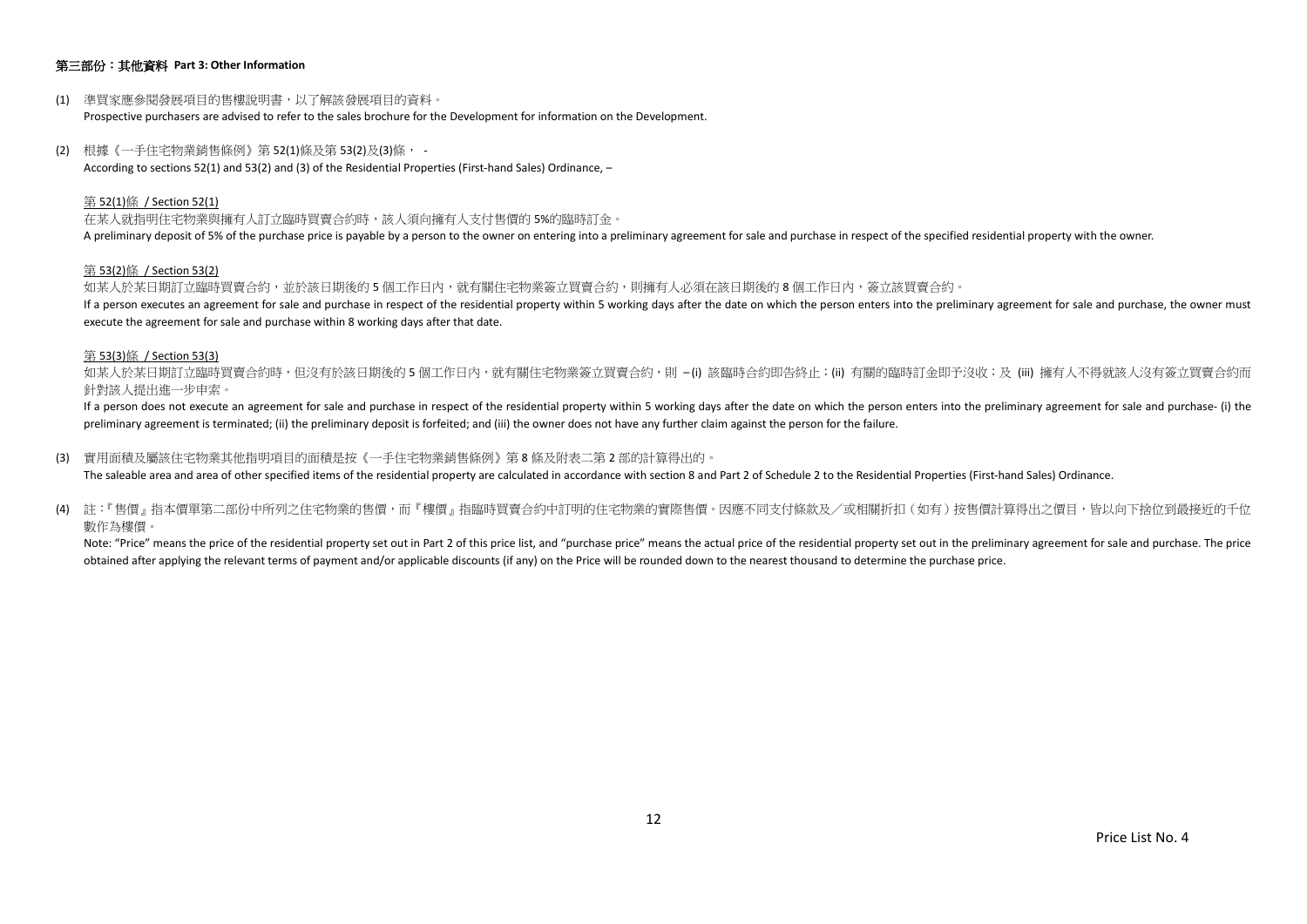### **(i)** 支付條款 **Terms of Payment**

買方於簽署臨時買賣合約時須繳付相等於樓價金額 5%之金額作為臨時訂金。該臨時訂金中的「本票支付部分」(見下表)須以本票支付(除非賣方另外同意)。臨時訂金中餘款以支票支付。上述銀行本票和支票抬頭 人為「羅文錦律師樓」或「Lo and Lo」。

Upon signing of the preliminary agreement for sale and purchase, the Purchasers shall pay the preliminary deposit which is equivalent to 5% of the Purchase Price. The "CO Payment Portion" (see the table below) of the preli deposit shall be paid by cashiers' order(s) (unless the Vendor agrees otherwise). Any balance of the preliminary deposit shall be paid by cheque(s). Each cashiers' order and cheque mentioned above shall be payable to "Lo a

| 購入之指明住宅物業種類 Type of the specified residential property purchased | 本票支付部分 CO Payment Portion |  |  |  |  |
|------------------------------------------------------------------|---------------------------|--|--|--|--|
| 開放式單位、一房單位 Studio, 1-Bedroom Unit                                | 港幣 HK\$200,000            |  |  |  |  |
| 兩房單位、兩房連工作間單位 2-Bedroom Unit, 2-Bedroom with Utility Room Unit   | 港幣 HK\$300,000            |  |  |  |  |
| 三房單位、其他任何種類 3-Bedroom Unit, any other type                       | 港幣 HK\$400,000            |  |  |  |  |

## **(A1)** 開心 **120** 付款計劃 **Joyful 120-day Payment Plan (**照售價減 **4%**折扣**) (4% discount on the Price)**

- (1) 買方須於簽署臨時買賣合約(「臨時合約」)時繳付相等於樓價 5%之金額作為臨時訂金。買方須於簽署臨時合約後 5 個工作日內簽署正式買賣合約(「正式合約」)。 The Purchaser shall pay the preliminary deposit equivalent to 5% of the purchase price upon signing of the Preliminary Agreement for Sale and Purchase ("PASP"). The formal Agreement for Sale and Purchase ("ASP") shall be signed by the Purchaser within 5 working days after signing of the PASP.
- (2) 買方須於簽署臨時合約後 30 天內再付樓價 5%作為加付訂金。 5% of the purchase price being further deposit shall be paid by the Purchaser within 30 days after signing of the PASP by the Purchaser
- (3) 買方須於簽署臨時合約後 120 天內或於賣方就其有能力將住宅物業有效地轉讓予買方一事向買方發出通知的日期後的 14 天內繳付樓價 90%作為樓價餘款,以較早者為準。
- 90% of the purchase price being balance of the purchase price shall be paid by the Purchaser within 120 days after signing of the PASP by the Purchaser or within 14 days after the date of the Vendor's written notification Purchaser that the Vendor is in a position validly to assign the residential property to the Purchaser, whichever is the earlier.

#### **(B1)** 輕鬆 **360** 付款計劃 **Relax 360-day Payment Plan (**照售價減 **1.5%**折扣**) (1.5% discount on the Price)**

- (1) 買方須於簽署臨時合約時繳付相等於樓價 5%之金額作為臨時訂金。買方須於簽署臨時合約後 5 個工作日內簽署正式合約。 The Purchaser shall pay the preliminary deposit equivalent to 5% of the purchase price upon signing of the PASP. The ASP shall be signed by the Purchaser within 5 working days after signing of the PASP.
- (2) 買方須於簽署臨時合約後 120 天內再付樓價 5%作為加付訂金。 5% of the purchase price being further deposit shall be paid by the Purchaser within 120 days after signing of the PASP by the Purchaser

(3) 買方須於簽署臨時合約後 360 天內或於賣方就其有能力將住宅物業有效地轉讓予買方一事向買方發出通知的日期後的 14 天內繳付樓價 90%作為樓價餘款,以較早者為準。 90% of the purchase price being balance of the purchase price shall be paid by the Purchaser within 360 days after signing of the PASP by the Purchaser or within 14 days after the date of the Vendor's written notification Purchaser that the Vendor is in a position validly to assign the residential property to the Purchaser, whichever is the earlier.

## **(C1)** 建築期付款 **Stage Payment Plan (**依照售價**) (The Price)**

(1) 買方須於簽署臨時合約時繳付相等於樓價 5%之金額作為臨時訂金。買方須於簽署臨時合約後 5 個工作日內簽署正式合約。

The Purchaser shall pay the preliminary deposit equivalent to 5% of the purchase price upon signing of the PASP. The ASP shall be signed by the Purchaser within 5 working days after signing of the PASP.

(2) 買方須於簽署臨時合約後 30 天內再付樓價 5%作為加付訂金。 5% of the purchase price being further deposit shall be paid by the Purchaser within 30 days after signing of the PASP by the Purchaser (3) 買方須於賣方就其有能力將住宅物業有效地轉讓予買方一事向買方發出通知的日期後的 14 天內繳付樓價 90%作為樓價餘款。

90% of the purchase price being balance of the purchase price shall be paid by the Purchaser within 14 days after the date of the Vendor's written notification to the Purchaser that the Vendor is in a position validly to a the residential property to the Purchaser.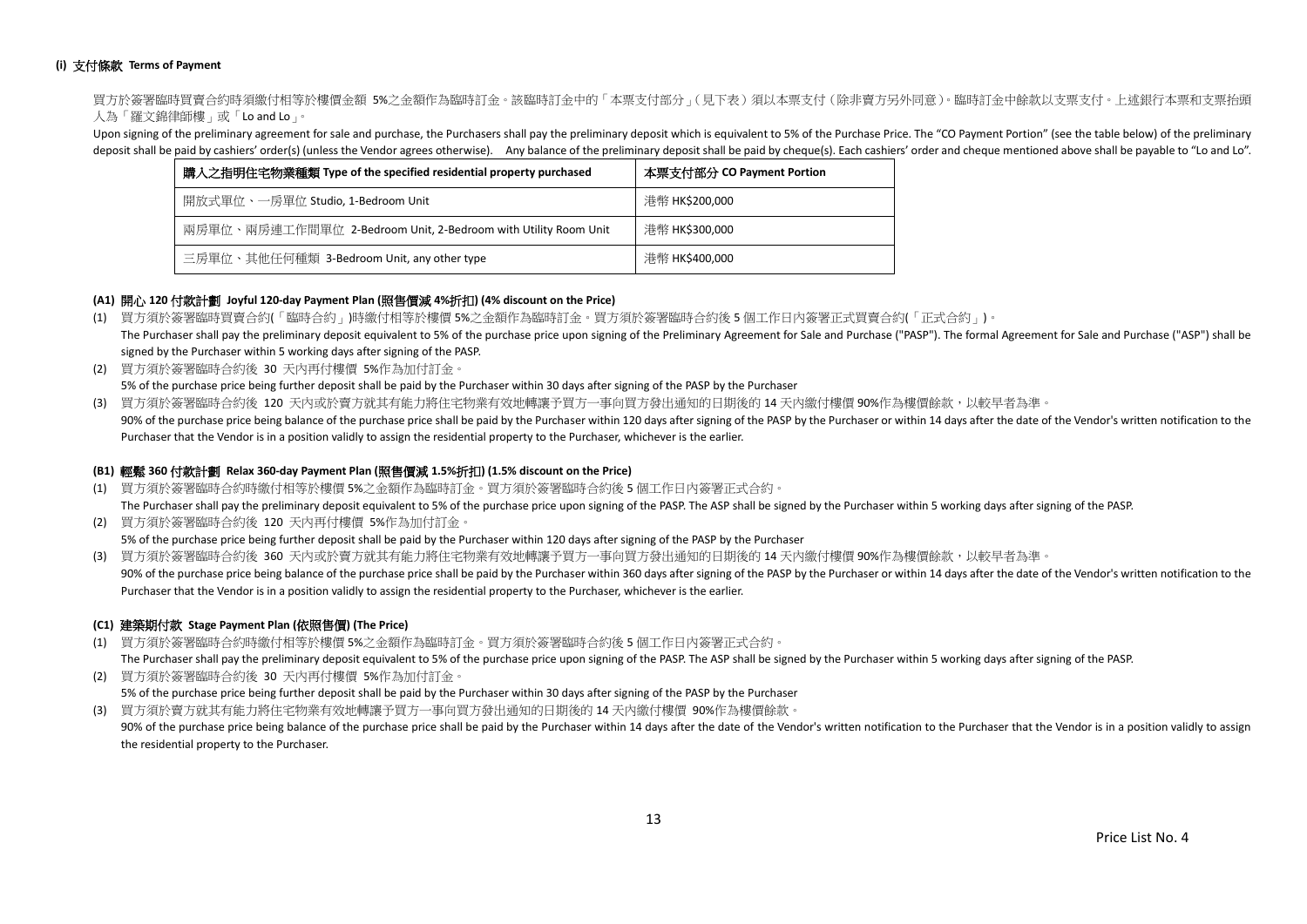備註:Note:

a. 有關臨時合約、正式合約及轉讓契所引致的印花稅(包括但不限於根據香港法例第 117 章《印花稅條例》可徵收的從價印花稅、額外印花稅、買家印花稅及附加印花稅)、業權契據及文件核證本之費用、所有登 記費用、圖則費用及適當比例之發展項目公契及管理協議(「公契」)製作、登記及完成之費用及其他有關住宅物業的買賣之文件等費用,一概由買方單獨承擔及繳付。 All stamp duty (including, without limitation, the ad valorem stamp duty, the special stamp duty, the Buyer's Stamp Duty and all additional stamp duty chargeable under the Stamp Duty Ordinance (Cap.117, Laws of Hong Kong) arising from the PASP, the ASP and the subsequent Assignment(s), the charges for certified copies of title deeds and documents, all registration fees, plan fees and a due proportion of the costs for the preparation, regist and completion of the Deed of Mutual Covenant and Management Agreement of the Development ("DMC") and any other documents relating to the sale and purchase of the residential property shall be solely borne and paid by the Purchaser.

(i) 如買方聘用賣方律師於買賣此發展項目的住宅物業代表他行事直至交易完成:

If the Purchaser appoints the Vendor's solicitors to represent him, in respect of the purchase of the residential property of the Development until completion: 買方原須支付有關正式買賣合約及轉讓契之律師費用(不包括業權契據及文件核證本之責用、登記費、圖則費用等及所有代墊付費用,代墊付費用仍須由買方支付)將由賣方支付。 the legal costs (excluding charges for certified copies of title deeds and documents, registration fees, plan fees and all disbursements which shall still be paid by the Purchaser) of the ASP and the Assignment will be borne by the Vendor

(ii) 在任何其他情況下:

In any other cases:

買賣雙方須各自負責其有關正式買賣合約及轉讓契之律師費用及代墊付費用。

each of the Vendor and the Purchaser shall pay its own solicitors' legal costs and disbursements of the ASP and the Assignment.

(iii) 買方須承擔住宅物業的按揭(如有)之所有法律及其他費用及代墊付費用。

The Purchaser shall bear all legal and other costs and disbursements in respect of any mortgage (if any) in respect of the residential property.

(iv) 如買方希望更改付款計劃,可於不早於簽署正式買賣合約後 30 日但不遲於付清樓價餘額之屆滿日前 30 日或(如適用)正式合約內訂明的發展項目的預計關鍵日期前 30 日(以較早者為準)向賣方提出申 請,並須承擔有關律師費用及雜費(如有)。對前述更改之申請及申請條件的批准與否,視乎有關付款計劃、折扣、贈品、財務優惠或利益的有效性和賣方的最終決定。 If the Purchaser wishes to change the payment plan, the Purchaser can apply to the Vendor for such change not earlier than 30 days after the date of signing of the ASP but not later than 30 days before the due

date of settlement of the balance of purchase price or (if applicable) not later than 30 days before the estimated material date for the Development as specified in the ASP (whichever is earlier) and bear all related solicitor's cost and disbursements (if any). The approval or disapproval of the aforesaid application for change and the application conditions are subject to the availability of the relevant payment plan(s), discount(s), gift(s), financial advantage(s) or benefit(s) and the final decision of the Vendor.

b. 冒方須在成交時繳付公契所委任之管理人或償還予賣方一切管理費按金、特別基金、泥頭清理費、預繳管理費及其他根據大廈公契規定可收取之其他按金及費用,買方並須償還賣方代住宅物業已支付的所有費 用包括但不限於水及電等設施的按金。

The Purchaser shall on completion pay to the Manager appointed under the DMC or reimburse the Vendor all management fee deposits, special funds, debris removal fees, advance payments of management fees and other deposits and payments which are payable in respect of the residential property under the DMC and the Purchaser shall reimburse the Vendor for all payments including without limitation to utilities deposits for water and electricity already paid by the Vendor in respect of the residential property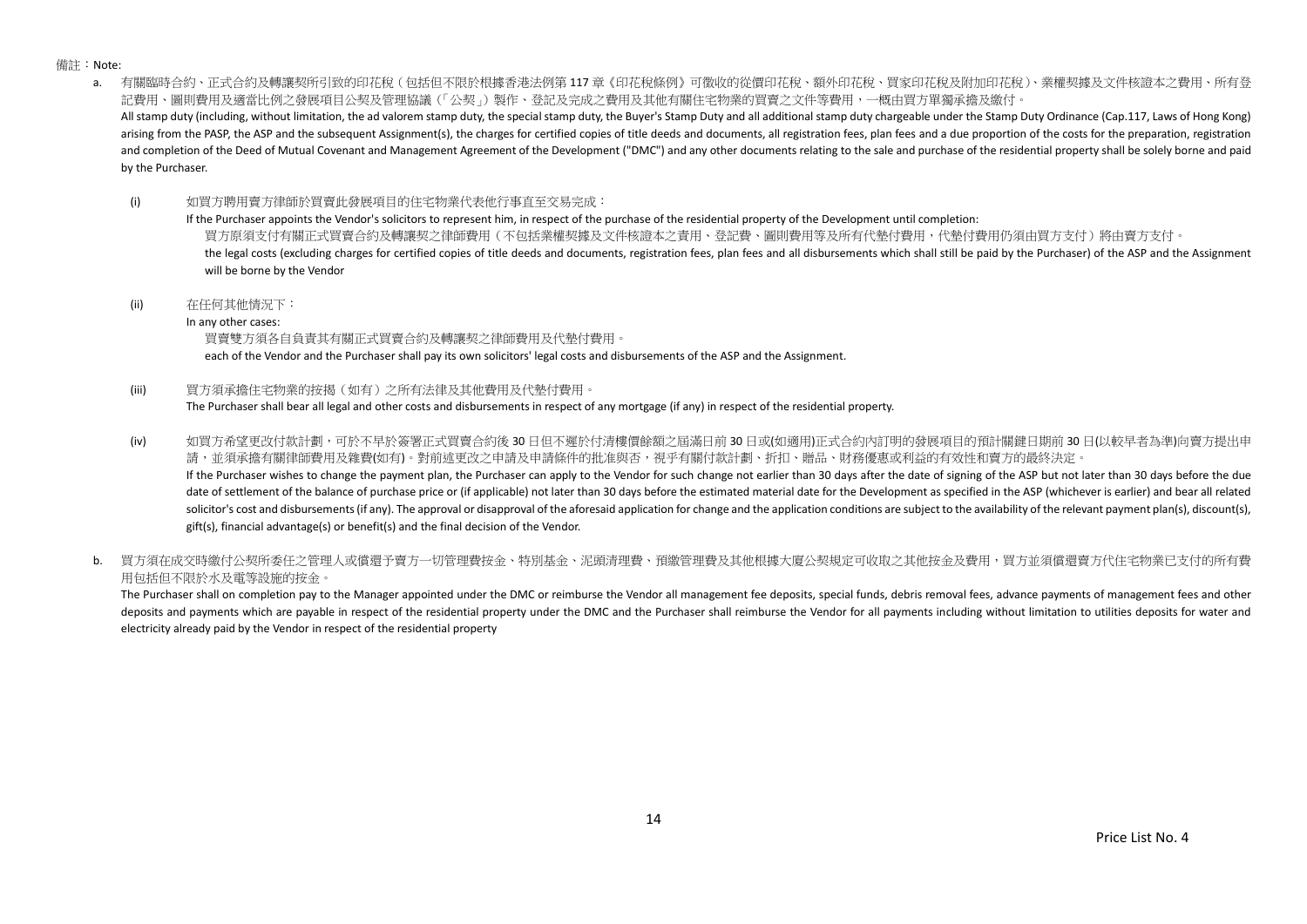#### **(ii)** 售價獲得折扣的基礎 **The basis on which any discount on the price is available**

除根據上述(4)(i)段所列之售價優惠外,買方還享有以下折扣優惠:

In addition to the corresponding discount on the Price that is listed in paragraph (4)(i) above, the Purchaser will be offered discounts as listed below:

## **1.** 「**Club Centralcon**」會員優惠

#### **Privilege for** 「**Club Centralcon**」 **member**

在簽署臨時合約當日,買方如屬「Club Centralcon」會員,可獲 1.25%售價折扣優惠。最少一位個人買方(如買方是以個人名義或如多於一名個人買方,則最少其中一名)或最少一位買方之董事(如買方是以香港註 冊成立的公司名義) 須為「Club Centralcon」會員,方可享此折扣優惠。為免疑問,每一住宅物業只可享用此折扣優惠一次。

A 1.25% discount on the Price would be offered to the Purchaser of the residential property who is a [Club Centralcon ] member on the date of signing of the PASP. The individual Purchaser (if the Purchaser is an individual or if more than one, at least one of them) or at least one director of the Purchaser (if the Purchaser is a corporation incorporated in Hong Kong) should be a  $\overline{C}$ Club Centralcon  $\overline{C}$  member on the date of signing order to enjoy the discount offer. For avoidance of doubt, each residential property can enjoy this discount offer once.

## **2.** 印花稅優惠

#### **Stamp Duty Benefit**

買方可獲額外售價 3.75%折扣作為印花稅優惠。 An extra 3.75% discount on the Price would be offered to the Purchaser as the Stamp Duty Benefit.

#### **3.** 限時折扣優惠

#### **"Early Bird" Purchase Benefit**

凡於 2021 年 12 月 31 日或之前簽署臨時合約,買方可獲 3%售價折扣優惠。 3% discount on the Price would be offered to the Purchaser who sign(s) the PASP on or before 31 December 2021.

## **4.** 直達金鐘大優惠

**"Direct Express to Admiralty" Benefit** 買方可獲額外售價 3%折扣作為直達金鐘大優惠。 An extra 3% discount on the Price would be offered to the Purchaser as the "Direct Express to Admiralty" Benefit.

#### **(iii)** 可就購買發展項目中的指明住宅物業而連帶獲得的任何贈品、財務優惠或利益

**Any gift, or any financial advantage or benefit, to be made available in connection with the purchase of a specified residential property in the Phase**

#### **1.** 優越住客車位認購權

#### **Premium Option to purchase Residential Parking Space**

在買方揀選住宅物業的同時,該單位於價單上設標誌"^"的買方在受制於合約的情形下,在賣方作出出售發展項目的住宅停車位的要約時(賣方無須作出任何出售要約),可獲認購項目內一個住宅車位之權利("車 位認購權")。相關買方需依照賣方所訂之時限決定是否購買住客車位及就該住客車位簽署相關買賣合約,逾時作棄權論。住宅車位認購權不得轉讓。住客車位的價單及銷售安排詳情將由賣方全權及絕對酌情決 定,並容後公佈。

At the same time when a Purchaser selects a residential property, the Purchaser of a residential property that has a sign "^" in the above price list shall, subject to contract, have an option to purchase a residential par in the Development ("Purchase Option") when an offer to sell a residential car parking space of the Development is made by the Vendor (which offer the Vendor is not obliged to make). The relevant Purchaser must decide whether to purchase such a residential parking space and must enter into a relevant sale and purchase agreement in respect of such residential parking space within the period as prescribed by the Vendor, failing which that Purchaser will be deemed to have given up the Purchase Option. The Purchase Option is not transferrable. Price List and sales arrangement details of residential parking spaces will be determined by the Vendor at its sole a absolute discretion and will be announced later.

#### 本段不對賣方構成任何具約束力的責任去出售或邀約出售發展項目的任何住宅停車位或任何買賣合約或協議,且不就發展項目的任何住宅停車位構成任何權利或權益。

Nothing in this paragraph shall constitute any binding obligation on the Vendor's part to sell or offer to sell any residential car parking space or any contract or agreement for sale whatsoever or create any right or inte and in any residential car parking space(s) in the Development.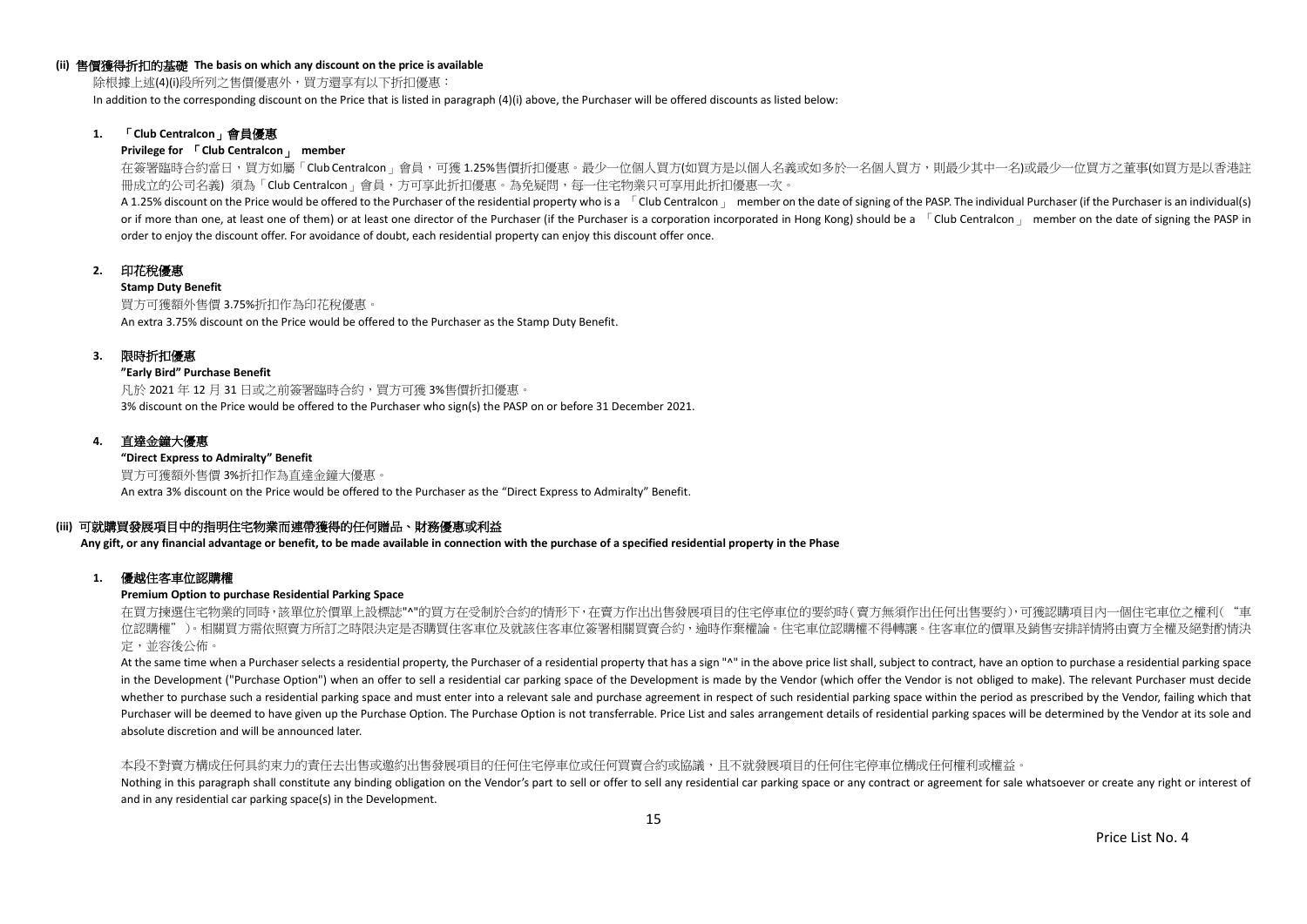## **(iv)** 誰人負責支付買賣該項目中的指明住宅物業的有關律師費及印花稅

**Who is liable to pay the solicitors' fees and stamp duty in connection with the sale and purchase of a specified residential property in the Development**

請參閱上述 4(i)段備註 a 。 Please refer to Note a. of paragraph 4(i) above.

## **(v)** 買方須爲就買賣該發展項目中的指明住宅物業簽立任何文件而支付的費用

**Any charges that are payable by a purchaser for execution of any document in relation to the sale and purchase of a specified residential property in the Development** 請參閱上述 4(i)段備註 a 。

Please refer to Note a. of paragraph 4(i) above.